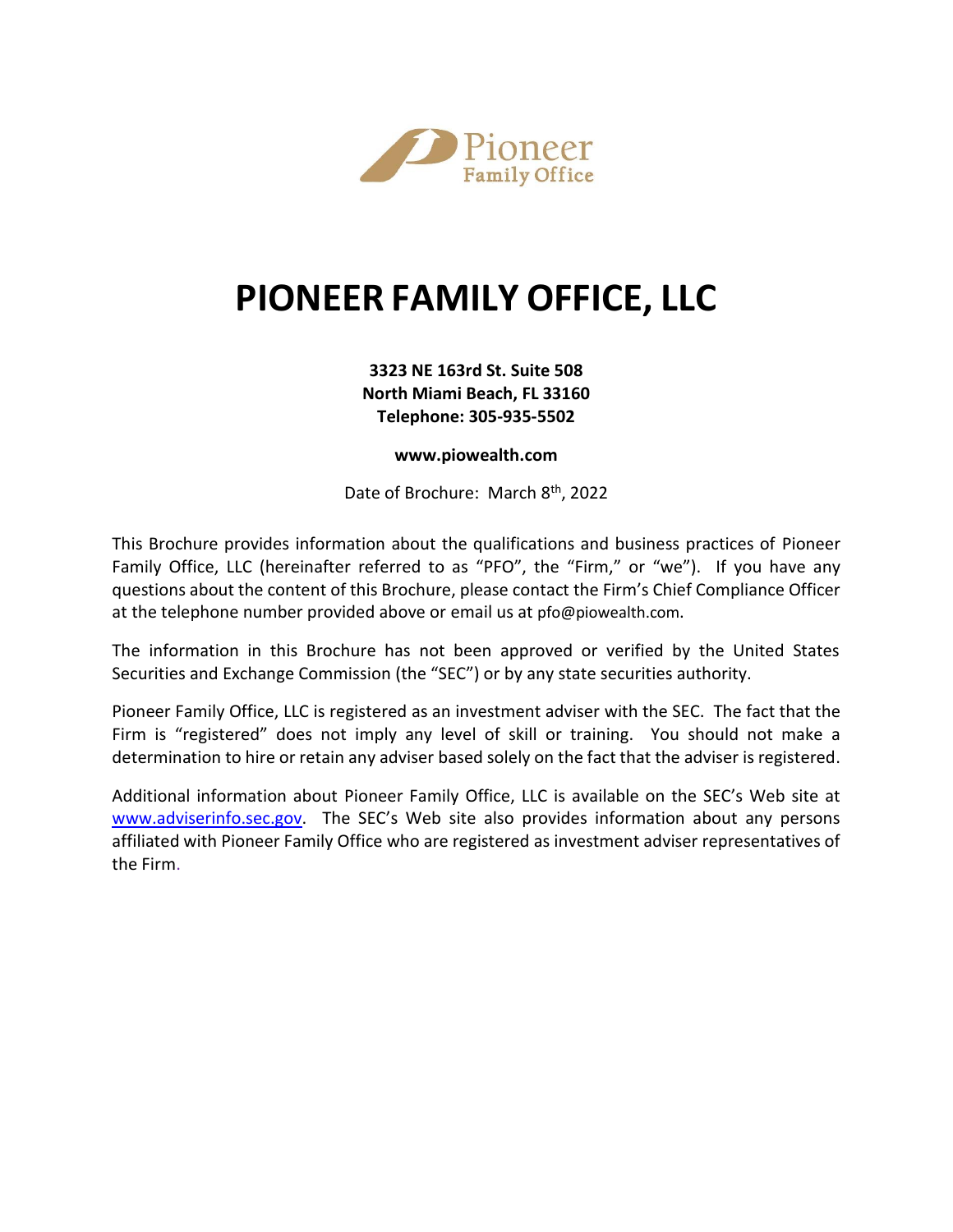# **Item 2 – Material Changes**

This Item 2 is not a summary of the Brochure in its entirety. This Item 2 summarizes only the material changes that were made since June 7<sup>th,</sup> 2021. Following is a description of the material change(s) made:

■ We updated the figures in Item 4D.

In the future, for each newly issued Brochure, this Item 2 will identify and include a summary of the specific material changes that were made since the previously issued annual update of the Brochure.

You may obtain a copy of our current Brochure any time by contacting our Firm's Chief Compliance Officer at the telephone number listed on the cover page of this Brochure.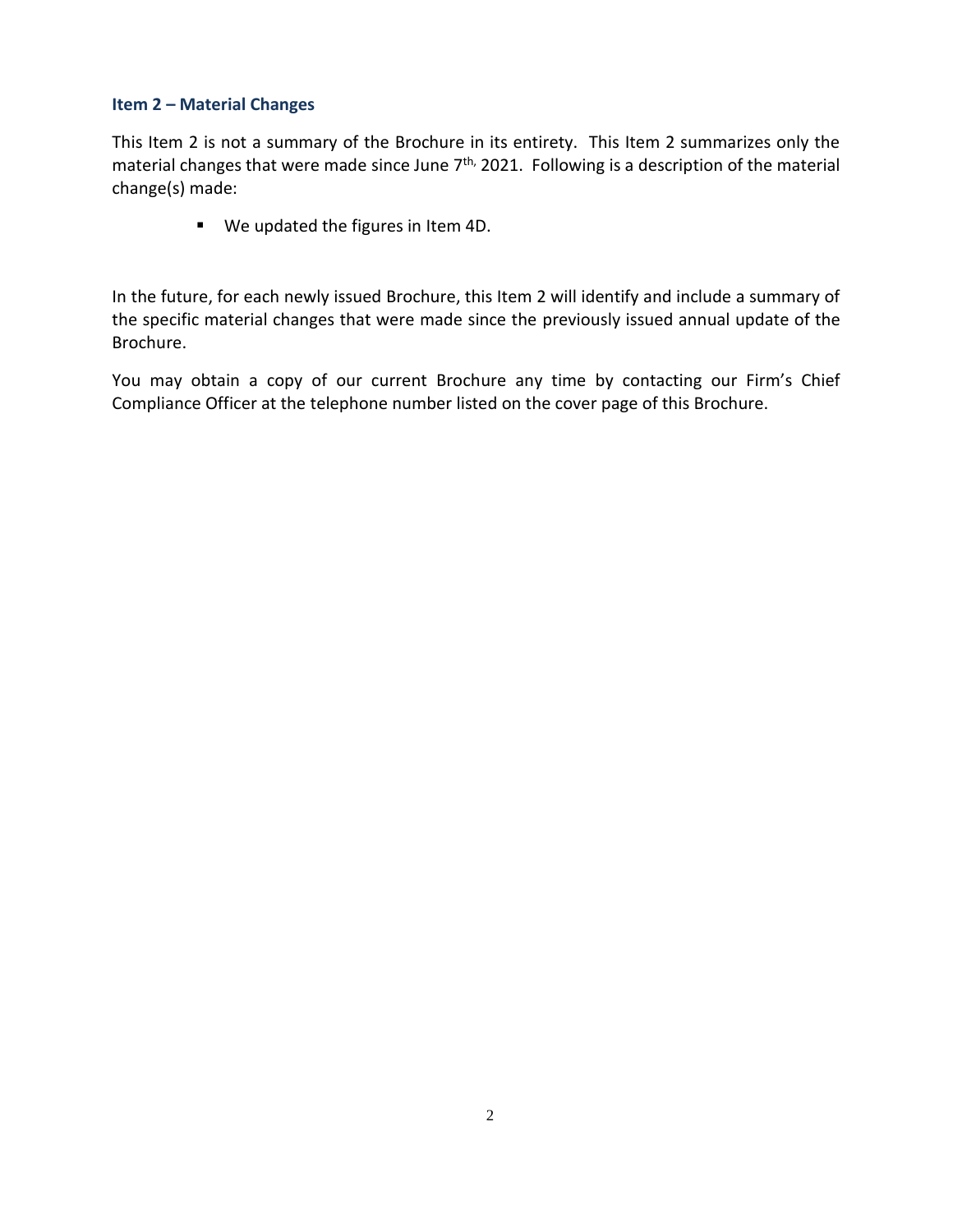# Item 3 - Table of Contents

| А.<br>В.<br>C.<br>D.      |  |
|---------------------------|--|
|                           |  |
| А.<br>C.<br>D.            |  |
|                           |  |
|                           |  |
|                           |  |
| А.<br>В.<br>$C_{1}$<br>2. |  |
|                           |  |
|                           |  |
|                           |  |
|                           |  |
| А.<br>В.<br>C.            |  |
|                           |  |
|                           |  |
|                           |  |
|                           |  |
|                           |  |
|                           |  |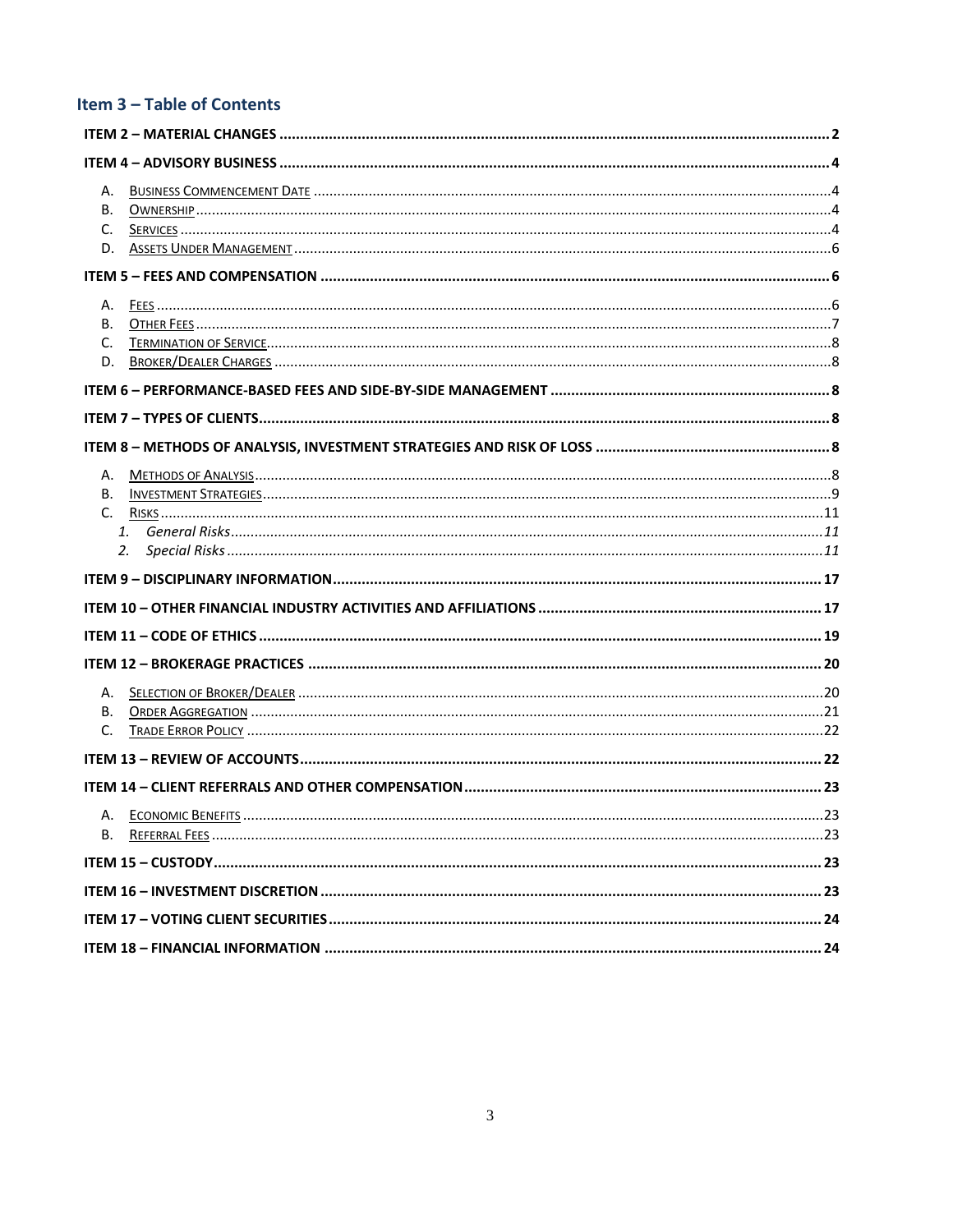#### **Item 4 – Advisory Business**

#### **A. Business Commencement Date**

Pioneer Family Office, LLC ("PFO") (formerly known as Triple 5 Wealth Management, L.L.C.) was organized in Florida in May of 2005 to offer investment management services.

## **B. Ownership**

PFO is wholly owned by Pioneer Administrative Services Limited (PASL), a limited company established in 1988 under the laws of Israel. PASL is wholly owned by Pioneer International Limited, which in turn is wholly owned by the Indigo International Group Limited. Collectively, we refer to these companies and their affiliates as The Pioneer Group. PFO also uses the brand name "Pioneer Wealth Management." The use of this brand name is shared among PFO and certain of its affiliates.

#### **C. Services**

INVESTMENT ADVISORY SERVICES. Generally, Investment Advisory Services require a minimum account value of US\$3,000,000, although the account minimum can be lowered. For each client relationship, services include, but are not limited to, asset allocation analysis, portfolio monitoring, and securities selection. We ask the client to provide us with certain investment and financial profile information. From this information, we help the client determine investment objectives, risk tolerances, liquidity needs, and investment time horizons. The client opens a brokerage account with a broker/dealer (unless a brokerage account has already been established). Clients are free to select the financial institutions that custody their assets. We will recommend one or more financial institutions upon a client's request. We do not receive any compensation from these financial institutions for recommendations made. Once the brokerage account is funded, on an ongoing basis during the term of the advisory agreement, we select the securities in which the client's assets will be invested. The advisory agreement signed by the client gives us the authority to buy, sell, and trade the securities in the client's account. We manage the account on a discretionary basis, which means that we buy and sell securities without asking the client's permission for each transaction. Securities selection is based on our analysis of the client's financial situation, needs, and objectives. For these clients, we prepare consolidated reports on a monthly basis. If a client directs us to include on these reports data about accounts we don't manage, no inference should be drawn that we serve as the adviser on such accounts.

We also manage, on a discretionary basis, accounts having a significantly lower aggregate value than the US\$3,000,000 accounts described above. In these cases, the aggregate account minimum is generally US\$250,000, although this minimum can be negotiated. For these accounts, the client opens (or already has) an account with Envestnet (which is an adviser that is not affiliated with us) by entering into a separate agreement with Envestnet. Envestnet offers various model portfolios. We assist the client in determining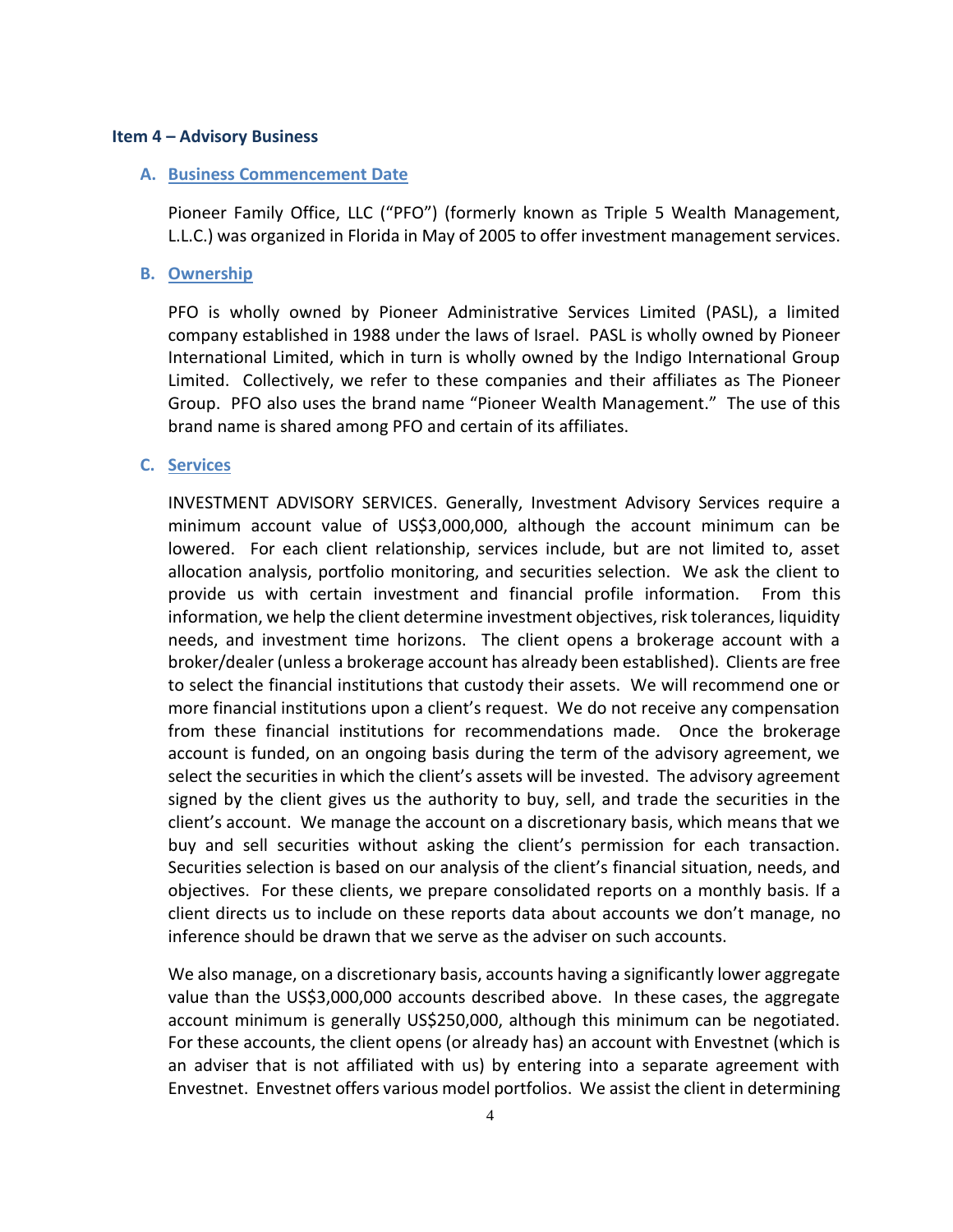the model portfolio best suited for the client. Once the client is invested in the selected model, we utilize Envestnet's platform for the management of the account's assets. Transactions are cleared and settled by Pershing and Pershing is the custodian for the Envestnet client accounts. We monitor the performance of the investments and ensure the investment style of the model portfolio remains aligned with the client's investment goals and objectives. We are authorized to select new investment models on the Envestnet platform consistent with the client's investment objectives. If we determine that no change in model portfolios is warranted, the client's monies will remain in the selected portfolio. The advisory fees you pay to us do not cover Envestnet's or Pershing's fees. See Item 5B below for more information.

NON-DISCRETIONARY SERVICES. We also manage accounts on a non-discretionary basis. In other words, we monitor and review an account and make securities recommendations to the client, which are based on the client's financial and investment profile, but it is up to the client to decide whether to accept or reject our recommendations. If the client accepts our recommendations, the client is responsible for arranging for the transactions in the account. We will not arrange for the trades with the custodian unless the client specifically authorizes us to do so.

ALL ACCOUNTS. Whether the client is receiving discretionary services or nondiscretionary services, we encourage the client to notify us of any changes in financial situation, investment objectives or needs as such changes occur. We contact each client periodically, as agreed upon with the client, but at least annually, to review the client's financial situation and objectives. For clients whose monies are invested through the Envestnet platform, we communicate to Envestnet any material changes in the client's financial profile.

USE OF SUB-ADVISOR. From time to time, we use a sub-advisor to provide portfolio management analysis and recommendations. Where a sub-advisor is used, we remain responsible for determining suitability of the managed assets and for determining the investment strategies employed. See Item 10E of this Brochure for more information about our sub-advisory relationship with our affiliate, Pioneer Financial Planning (92) Ltd.

INVESTMENT PRODUCT TYPES. We will review all investment products in your portfolio at the inception of our advisory relationship. When recommending investments, generally, the Firm's advice is more narrowly focused on the following universe of products:

- Exchange listed securities
- Securities traded over-the-counter
- Securities issued by foreign issuers, including foreign sovereign debt instruments
- Corporate debt securities, including commercial paper
- U.S. government securities
- Municipal Securities
- Mutual funds (foreign and domestic)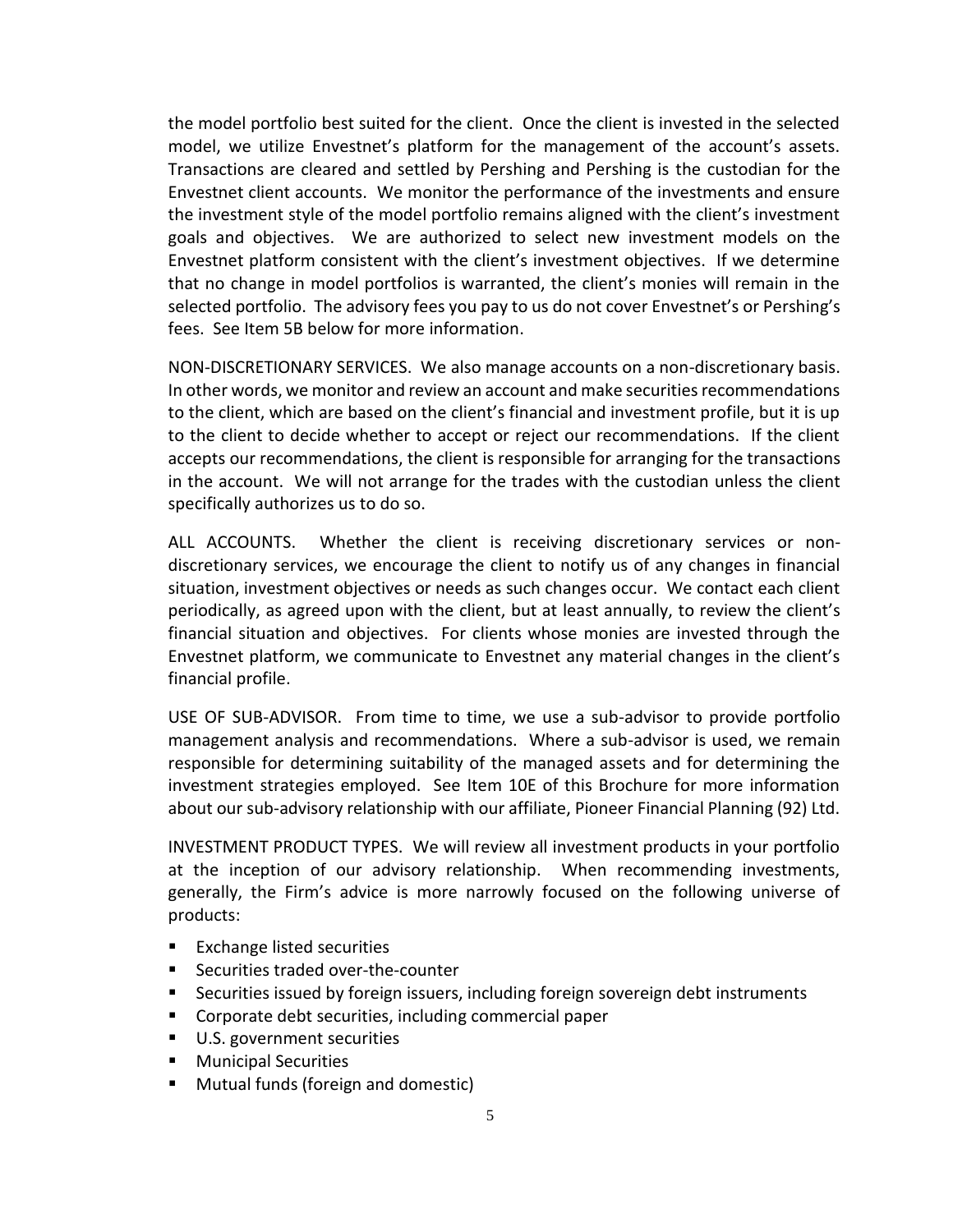- Exchange-traded funds
- **E** Structured products, including principal-protected notes
- Private equity funds
- Hedge funds
- Non-registered real estate-related funds

## **D. Assets Under Management**

As of December 31, 2021, we were managing on a discretionary basis \$664,148,031 of client assets. We also provide consultation services on an additional \$46,219,691 as of December 31, 2021, making the total assets under management and consultation \$710,367,722.

## **Item 5 – Fees and Compensation**

## **A. Fees**

We charge clients an advisory fee for the services we provide. Each client enters into a written investment advisory agreement specifying the amount of fees that will be charged and the manner in which the fees will be charged.

For all accounts other than those on the Envestnet platform, fees are charged quarterly and in arrears. Generally, fees are calculated monthly based on the market value of all assets, including leveraged assets, held within the client's accounts. We base the fee calculation on the average of the AUM at the beginning and end of the month. The advisory services commence on the date on which the advisory agreement is signed by us. The client may be charged a *pro rata* fee in the event the client's service is terminated on a day other than the last business day of the calendar quarter. In that event, the *pro rata* fee will be due and payable upon termination of the service. Fees are generally charged in accordance with the following fee schedule:

| AUM                          | Annualized Fee |
|------------------------------|----------------|
| Up to \$3 million            | 1.25%          |
| \$3 million to \$10 million  | 1.00%          |
| \$10 million to \$25 million | 0.85%          |
| \$25 million to \$50 million | 0.75%          |
| \$50 million to 100 million  | 0.60%          |
| \$100 and above              | 0.50%          |

"AUM" means the assets under our management for a particular client or client account. The fees listed in the "Annualized Fee" column of the schedule above are annualized figures.

For advisory clients with Envestnet portfolios, account fees will be charged quarterly and in advance. Fees will be based on the quarter-end valuation of the account, and the fee will be deducted from the client's account at the end of the second week of the new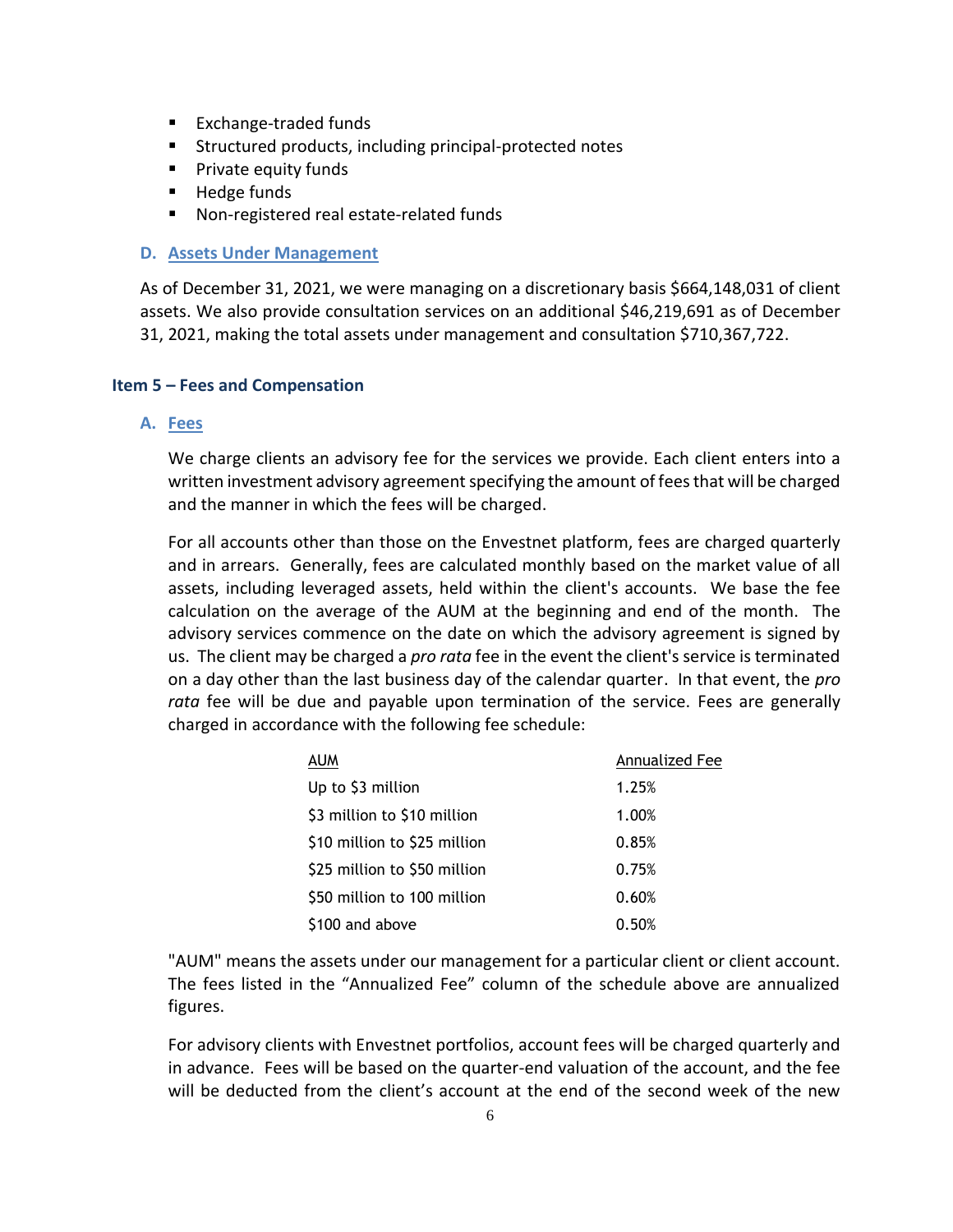quarter. If the agreement is terminated, the client will receive an amount equal to the *pro rata* portion of the unearned advisory fee paid.

Lower advisory fees may be negotiated on an individual account basis. When determining a negotiated fee schedule, we may consider client circumstances, portfolio complexity, anticipated future additional assets, and related accounts. As a result, clients with similar assets may have differing fee schedules and pay different fees.

HOW FEES ARE COLLECTED. Unless otherwise agreed, the client's account will be debited for the above-mentioned fees. Fees will be deducted from an account identified by the client for fee deduction. Fees will be collected from the amount of any contribution or transfer, from available cash in your account, or by liquidating the assets held in your account in an amount equal to the fees that are due. Alternatively, for some accounts, we may agree to invoice the client for the amount of fees due. In such cases, this arrangement will be disclosed to the client at the inception of the advisory relationship and will become part of the advisory agreement with the client.

FEE SCHEDULE MODIFICATIONS. We may adjust the fee schedule upon thirty (30) days' prior written notice to the client.

LOWER FEE DISCLOSURE. Lower fees for comparable management or other services may be available from other sources.

ALTERNATIVE FEE SCHEDULES. We may agree to charge certain clients on a monthly instead of quarterly basis. For one or more clients, we may agree to charge based on a lower annual percentage of the assets under management subject to a minimum annual fixed fee. In each of those cases, the frequency of the fee as well as the fee percentage and fee minimum will be set forth in the written agreement between us and the client.

#### **B. Other Fees**

The fee that we charge does not include brokerage or custody costs or fees. In addition to the advisory fees charged by us, clients are also responsible for any management fees and other fees and expenses charged by custodians, other advisers not affiliated with us (such as Envestnet), and funds (including the underlying fund's management and performance fees, if any) and imposed by brokers, dealers or banks relating to the client's account. Mutual funds and certain exchange-traded funds ("ETFs") pay management fees to their investment advisers, which reduce their respective assets. To the extent that the client's portfolio has investments in mutual funds or ETFs, the client may pay two levels of advisory fees for the management of their assets: one directly to the Firm, and the other indirectly to the managers of those mutual funds and ETFs held in their portfolios. Neither the Firm nor any of its personnel receive any portion of the other fees charged.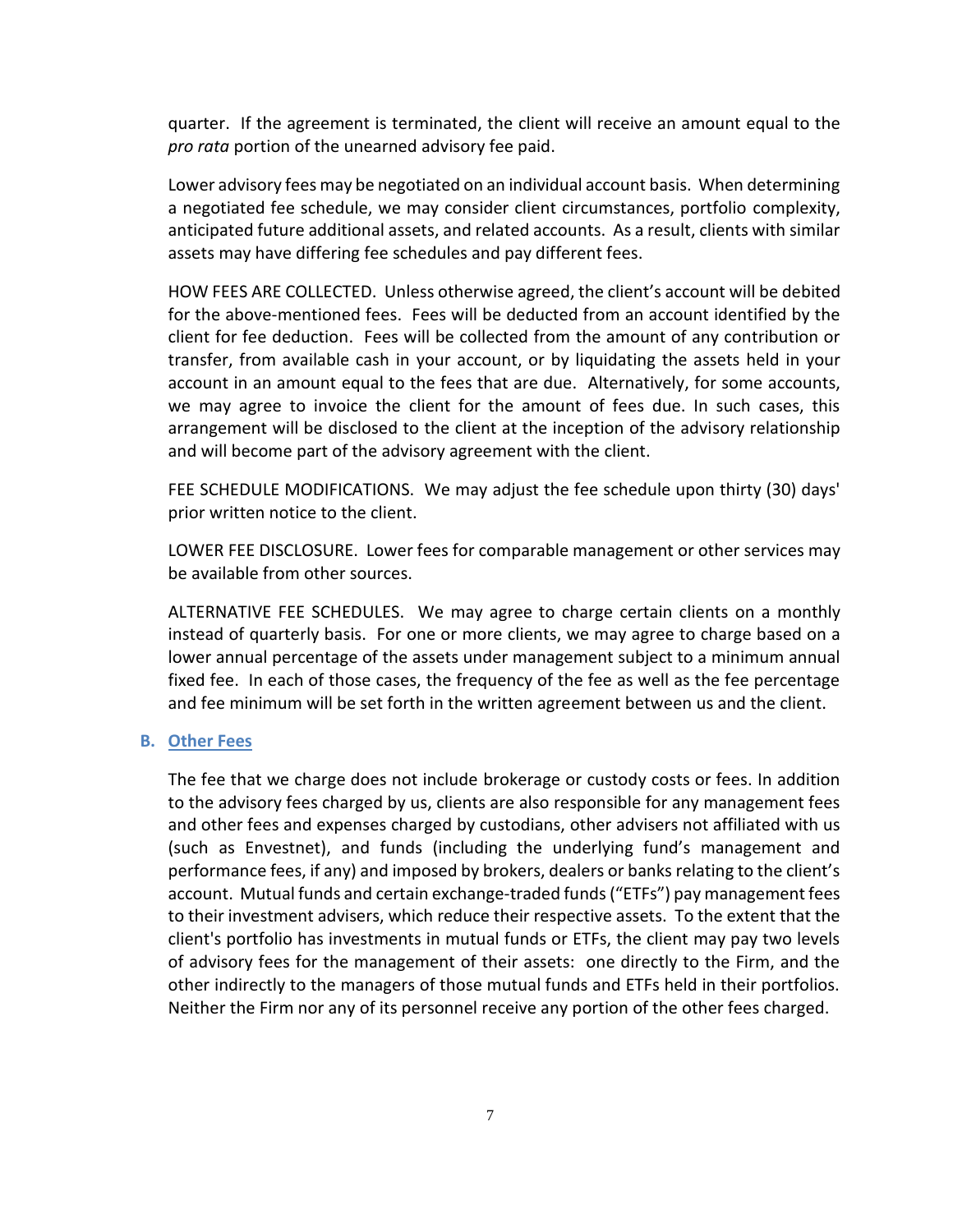## **C. Termination of Service**

When you enter into an advisory agreement with us, the agreement may be terminated by us upon thirty (30) days' prior written notice to you and may be terminated by you upon thirty (30) days' prior written notice to us. Also note that you can terminate the agreement without penalty or payment of fees upon written notice to us within five business days of entering into the agreement. If you terminate this agreement, we have the right to cease managing the Accounts upon receipt of your termination notice but we have up to thirty (30) calendar days to discontinue the advisory service. We will notify you of the date of termination.

# **D. Broker/Dealer Charges**

Item 12 further describes the factors that we consider in recommending broker/dealers for client transactions and determining the reasonableness of their compensation (*e.g.*, commissions).

# **Item 6 – Performance-Based Fees and Side-By-Side Management**

We do not charge any performance-based fees (fees based on a share of capital gains on or capital appreciation of the assets of a client).

# **Item 7 – Types of Clients**

Generally, we offer advisory services to individuals, high net worth individuals, trusts, estates, charitable organizations, or corporations or other business entities domiciled or residing in the United States or abroad.

When subscribing to investment advisory services offered by us, generally, the minimum account value is US\$3,000,000. For advisory account relationships with Envestnet, the minimum account value is generally US\$250,000. If the value of a client's account declines below the established minimum during the advisory relationship, we reserve the right to require the client to deposit additional monies or securities to bring the account value up to the required minimum. In some special cases, account minimums may be waived or negotiated.

# **Item 8 – Methods of Analysis, Investment Strategies and Risk of Loss**

## **A. Methods of Analysis**

The Firm believes in a "top down" Strategic Asset Allocation approach with a focus on risk management. The Firm's business model with its clients is designed to minimize conflicts of interest between the Firm and the investor.

The Pioneer Group has an established Investment Advisory Committee that reviews the Firm's overall asset allocation process and universe, which informs the initial portfolio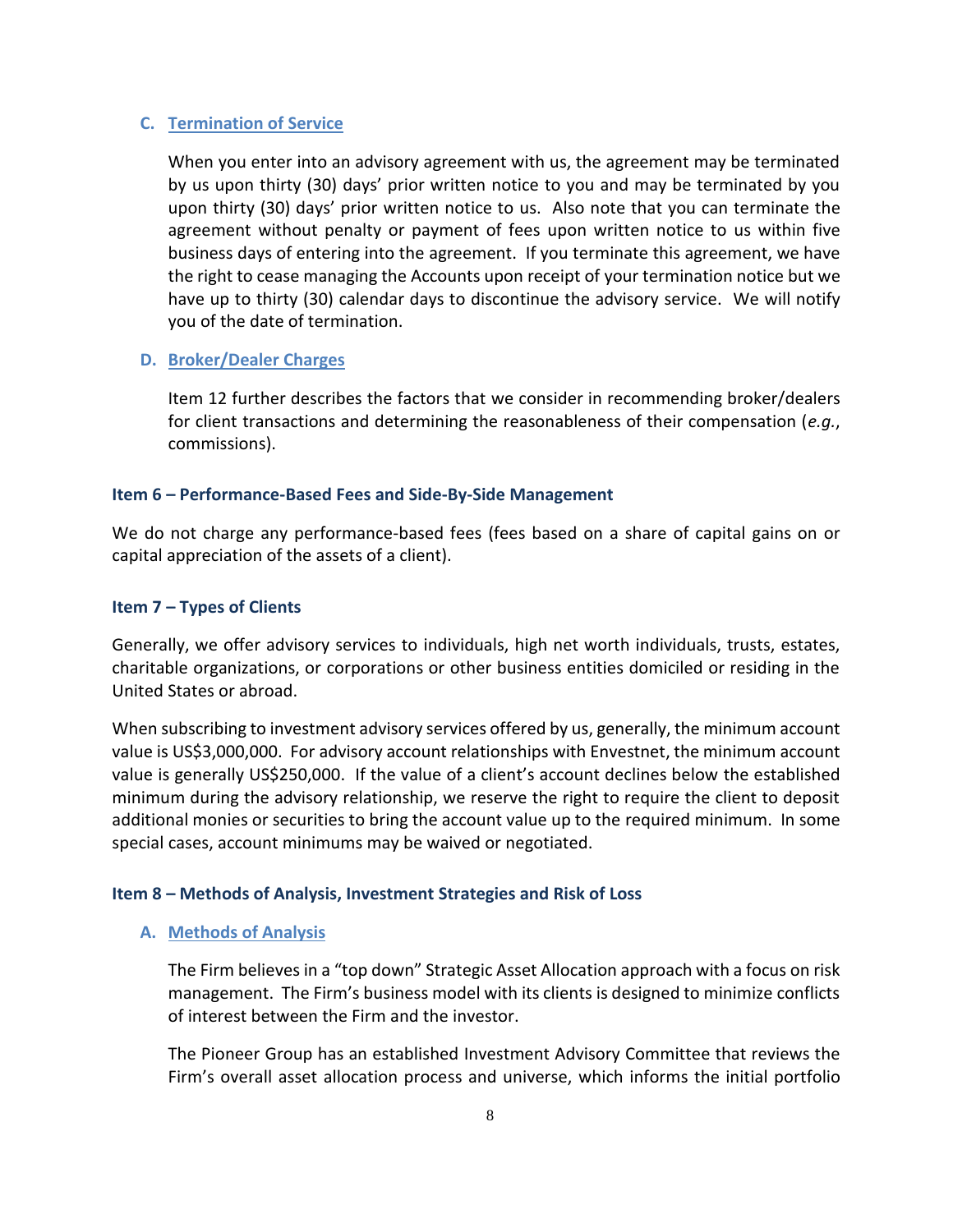design for all clients. Portfolios are then tailored to meet each client's unique circumstances.

When formulating investment advice, we may utilize any of the following security analysis methods:

▪ FUNDAMENTAL ANALYSIS. Fundamental analysis is a method of attempting to measure a security's underlying value and potential for future growth (its intrinsic value) by examining economic, financial and other qualitative and quantitative factors directly related to the issuer/company as well as company-specific factors (like financial condition, management, and competition). The adviser compares the intrinsic value with the security's current price, with the aim of determining what position to take with the security (i.e., buy, sell or hold).

RISKS. Fundamental analysis has a number of risks: the analysis may be compromised by incorrect or stale data; the analysis method typically does not consider the influence of random events and acts of God; and, the market may fail to reach expectations of perceived value.

▪ TECHNICAL ANALYSIS. Technical analysis is a method of evaluating securities by researching the demand and supply based on recent trading volume, price studies, as well as the buying and selling behavior of investors. Technical analysis assumes that market psychology influences trading in a way that enables predicting when a stock will rise or fall. Technical analysts do not attempt to measure a security's intrinsic value, but instead use charts or computer programs to identify and project price trends.

RISKS. These methods can be highly subjective and analysts can make contradictory predictions from the same data. Additionally, while technical analysts believe that relational patterns they detect will be repeated under similar future market conditions, market conditions consist of many factors and any change to one factor can cause significant changes to the security's price. Further, technical analysts assume that all market factors are known to and considered by all market participants; although, in fact, we know that is not always true.

Pioneer Family Office may also utilize the services of third-party service providers or investment advisory firms in the formulation of asset allocation signals.

We do not represent, warrant, or imply that any analysis method employed by us, or The Pioneer Group, can or will successfully identify market tops or bottoms. No analysis method has been proven to insulate clients from losses due to market fluctuations, corrections or declines.

# **B. Investment Strategies**

Investment strategies may include long-term and short-term purchases, short selling, frequent trading, buying on margin, and option writing, including covered options,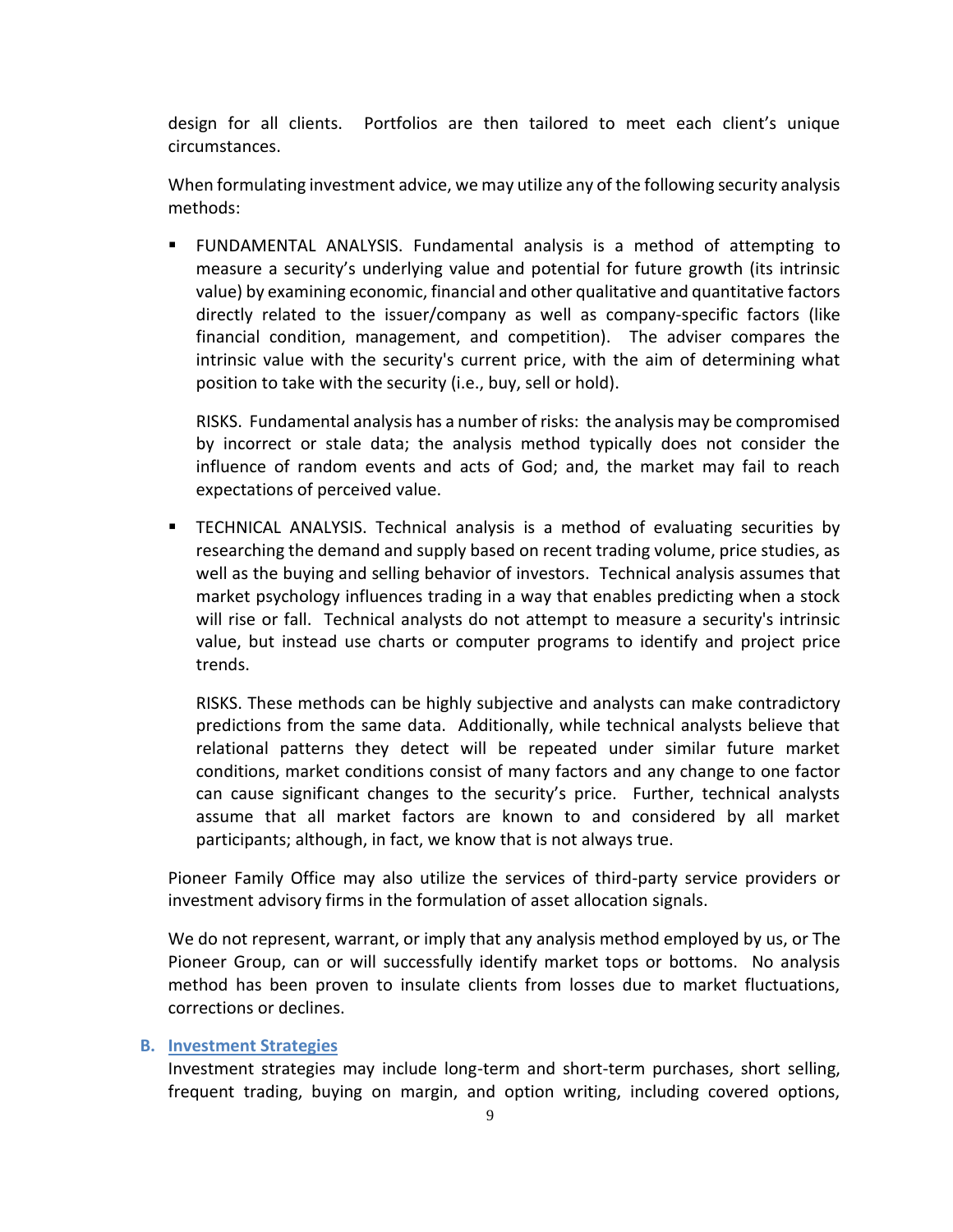uncovered options or spreading strategies. The particular strategies employed will depend upon the individual needs and risk tolerance of the client. A short description of each of these strategies follows:

- BUY AND HOLD. Generally, a long-term purchase is a purchase of a security or investment product with a view to holding the security or product for more than one year. Trade commissions are reduced by buying and selling less often and taxes are often reduced or deferred by holding positions longer. We typically will follow a buy and hold strategy when pursuing a global fixed income strategy, emerging markets investment strategy, or value investment strategy.
	- $\triangleright$  A global fixed income strategy involves participating in the broad global movement of fixed income markets through purchasing investment grade fixedincome securities that are listed or traded on recognized markets. The objective of this strategy is to generate current income and capital growth.
	- ➢ An emerging markets strategy involves investing in stocks or bonds issued by companies and government entities in developing countries, such as in Latin America, Eastern Europe, Africa and Asia. Typically, there is a medium- to longterm holding period and there can be high volatility.
	- $\triangleright$  A value investment strategy involves recommending securities that we believe are priced below their intrinsic values but are still fundamentally solid.

RISKS. Using a long-term purchase strategy generally assumes the financial markets will go up in the long-term which may not be the case. There is also the risk that the segment of the market that you are invested in or your particular investments will decrease in value even if the overall financial markets advance. Purchasing investments long-term may create an opportunity cost (e.g., "locking-up" assets that may be better utilized in the short-term in other investments).

SHORT-TERM PURCHASES. A short-term purchase is a purchase of a security or investment product with the intent of possibly selling it within one year of its purchase.

RISKS. Using a short-term purchase strategy generally assumes that the performance of the financial markets can be accurately predicted over the short-term. The risk associated with a short-term purchase strategy is that there are many factors that may affect market performance in the short term including interest rate fluctuations and cyclical earnings. Such factors may have a smaller impact over the longer-term. In addition, short-term trading may incur a disproportionately higher amount of transaction costs compared to long-term trading.

The concept of asset allocation, or spreading investments among a number of asset classes (e.g., large cap stocks vs. small cap stocks; corporate bonds vs. government debt instruments), plays a prominent role in executing an investment strategy. Asset allocation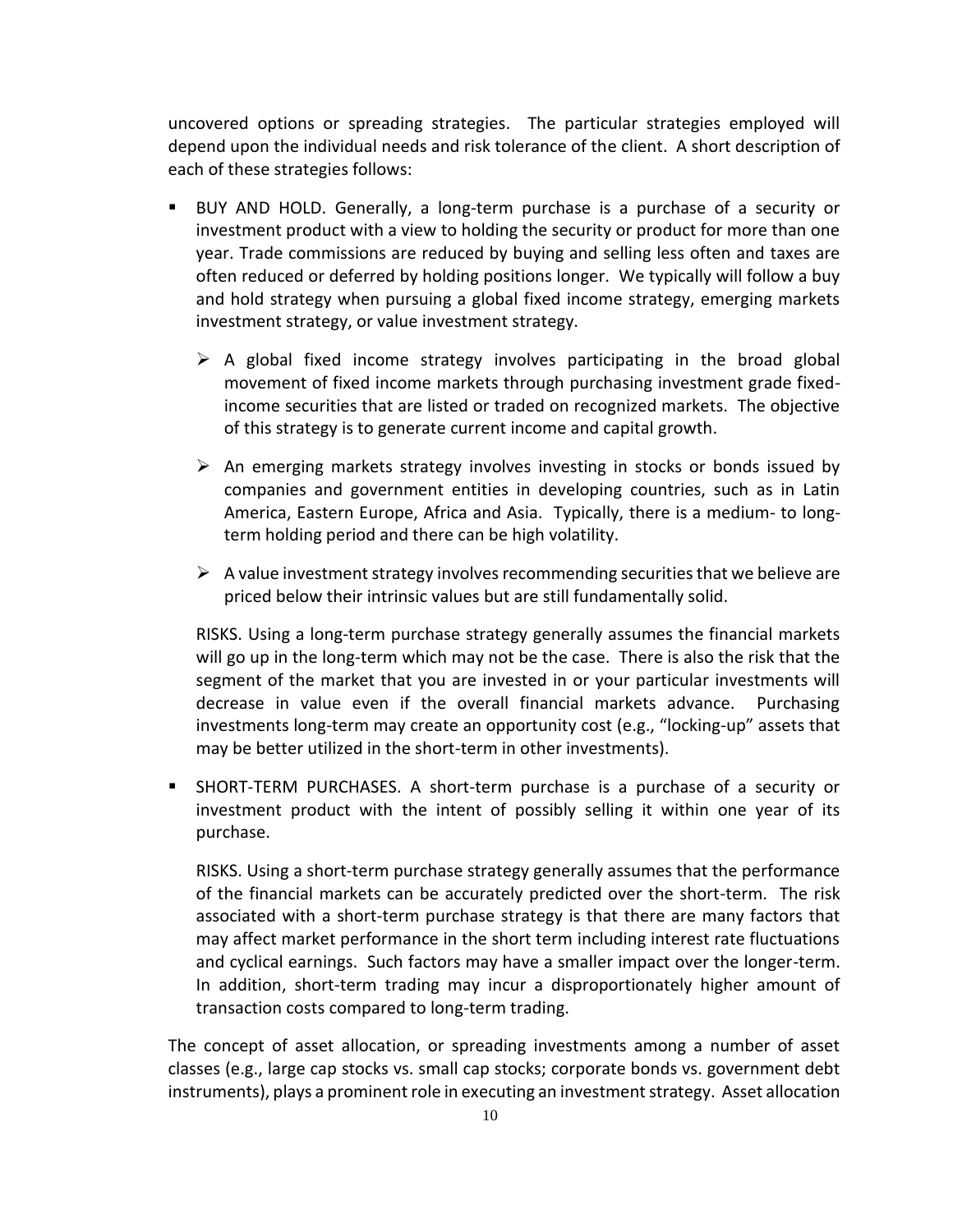seeks to achieve diversification of assets in order to reduce the risk associated with investing all or a significant portion of a client's portfolio in one asset class. We believe that risk reduction is a key element to long-term investment success.

Our strategies may have unique and significant tax implications. We strongly recommend that you consult with a tax professional prior to entering into an advisory relationship and throughout the advisory relationship.

#### **C. Risks**

#### *1. General Risks*

Investing in securities involves risk of loss that clients should be prepared to bear. Different types of investments involve varying degrees of risk and there can be no assurance that any specific investment or investment strategy will either be suitable or profitable for a client's investment portfolio. Past performance is not indicative of future results. A client should not assume that the future performance of any specific investment, investment strategy, or product will be profitable or equal to past or current performance levels. We cannot assure that the investment objectives of any client will be realized.

## *2. Special Risks*

While investing in any security involves risk, investing in some types of securities carries special risks. A summary of the special risks associated with some types of securities we may recommend or we may purchase or sell in your account is provided below. Please note that the following summaries are general in nature and do not include an explanation of all risks associated with a given security type.

- a. COMMON STOCKS. The major risks associated with investing in common stocks relate to the issuer's capitalization, quality of the issuer's management, quality and cost of the issuer's services, the issuer's ability to manage costs, efficiencies in the manufacturing or service delivery process, management of litigation risk, and the issuer's ability to create shareholder value (e.g., increase the value of the company's stock price).
- b. CONVERTIBLE STOCKS. The value of a convertible security is a function of its "investment value" (determined by its yield in comparison with the yields of other securities of comparable maturity and quality that do not have a conversion privilege) and its "conversion value." The investment value of a convertible security is influenced by changes in interest rates, the credit standing of the issuer and other factors. The conversion value of a convertible security is determined by the market price of the underlying common stock. A convertible security generally will sell at a premium over its conversion value by the extent to which investors place value on the right to acquire the underlying common stock while holding a fixed-income security. A convertible security will generally be subject to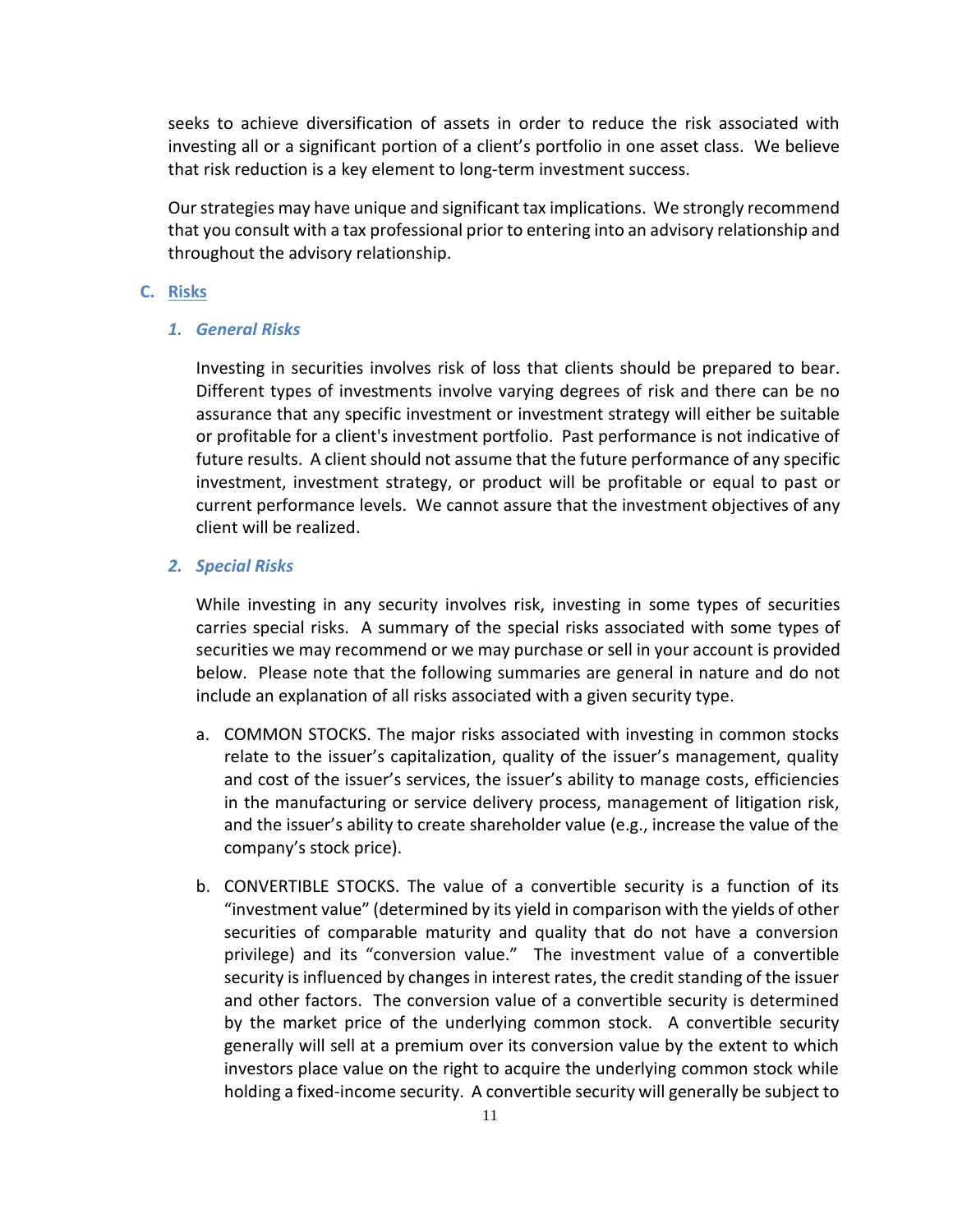redemption at the option of the issuer at a price established in the convertible security's governing instrument. If a convertible security is called for redemption, the investor will be required to permit the issuer to redeem the security, convert it into the underlying common stock, or sell it to a third party. Any of these actions could have an adverse effect on the investor's ability to achieve his/her investment objective(s).

- c. BONDS. Bonds are subject to credit risk, which is the risk of default associated with the issuer. Bonds are also subject to interest rate risk or the risk that changes in interest rates during the term of the bond might affect the market value of the bond prior to the call or maturity date. Investors should also consider inflation risk, which is the risk that the rate of the yield to call or maturity will not provide a positive return over the rate of inflation for the period of the investment.
- d. FOREIGN-ISSUED SECURITIES. Debt and equity investments associated with foreign countries may involve increased volatility and risk due to, without limitation:
	- Political Risk. Many foreign countries are undergoing, or have undergone in recent years, significant political change that has affected government policy, including changes in the regulation of industry, trade, financial markets, and foreign and domestic investment. The relative instability of these political systems leaves these countries more vulnerable to economic hardship, public unrest or popular dissatisfaction with reform, political or diplomatic changes, social instability, or changes in government policies. For investors, the results may include confiscatory taxation, exchange controls, compulsory reacquisition, nationalization or expropriation of foreign-owned assets without adequate compensation, or the restructuring of certain industry sectors in a way that could adversely affect investments in those sectors.
	- Sovereign Risk. Strikes, the imposition of exchange controls, or declarations of war may prevent or impede repayment of funds due from a particular country.
	- *Economic Risk*. The economies of these countries may be more vulnerable to rising interest rates and inflation. Investments may be negatively affected by rates of economic growth, corporate profits, domestic and international flows of funds, external and sovereign debt, dependence on international trade, and sensitivity to world commodity prices. Additionally, a change in tax regime may result in the sudden imposition of arbitrary or additional taxes.
	- **Currency Risk.** The weakening of a country's currency relative to the U.S. dollar or to other benchmark currencies will negatively affect the dollar value of an instrument denominated in that currency.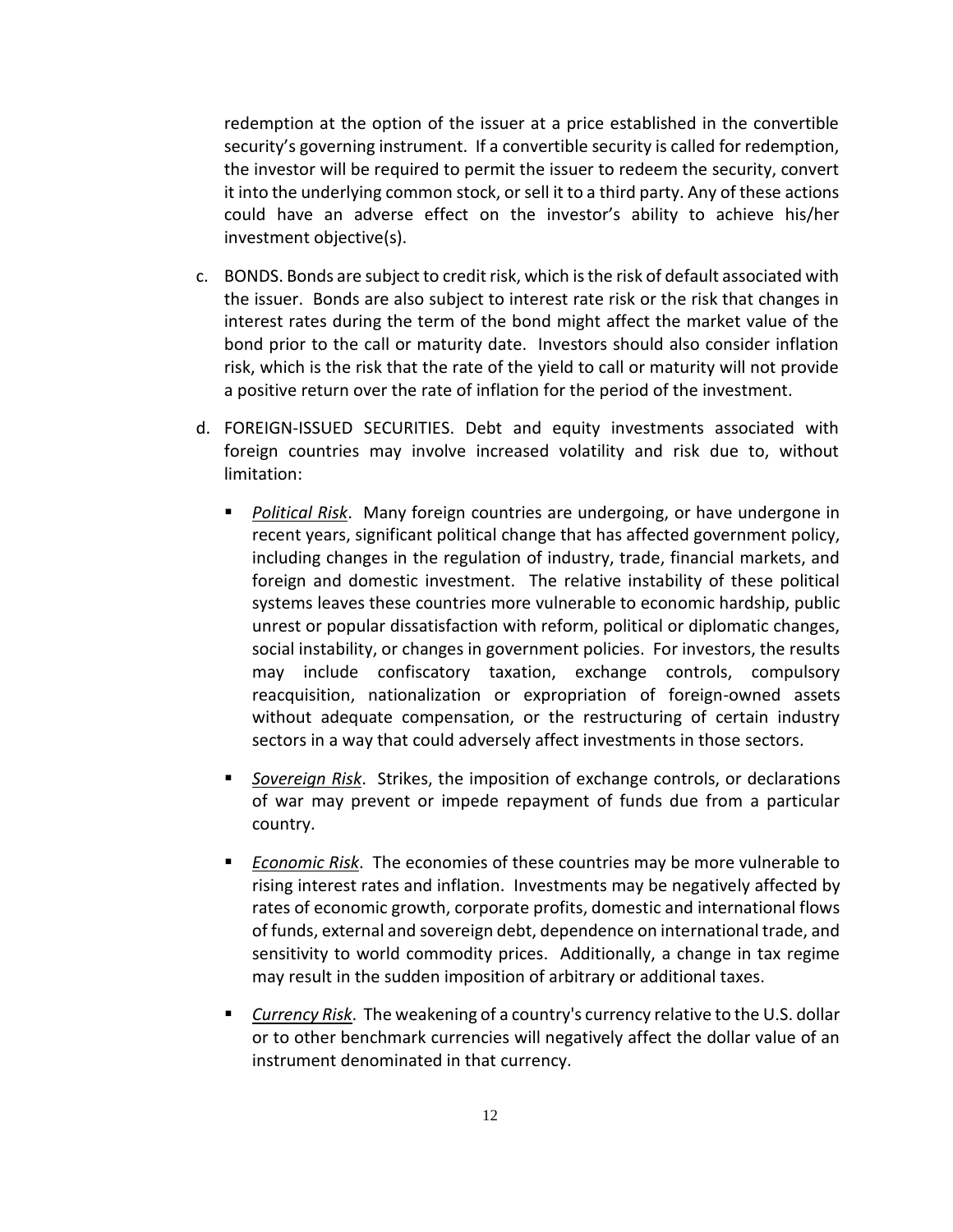- *Credit Risk*. Issuers and obligors of sovereign and corporate debt may be unable to make timely coupon or principal payments, thereby causing the underlying debt or loan to enter into default.
- *Liquidity Risk*. Natural disasters as well as economic, social, and political developments in a country may cause a decrease in the liquidity of investments related to that country, making it difficult to sell quickly, and/or subjecting the seller to substantial price discounts.

The nature and extent of these risks vary from country to country, among investment instruments, and over time.

- e. Emerging Market Securities. Investments and transactions in products linked to issuers and obligors incorporated, based, or principally engaged in business in emerging markets countries carry increased risk and volatility. In addition to the political, sovereign, economic, currency, credit, and liquidity risks described above, emerging market securities can be subject to the following risks:
	- Market Risk. The financial markets can lack transparency, liquidity, efficiency.
	- *Regulatory Risk*. There may be less government supervision and regulation of business. The supervision that may be in place may be subject to manipulation or control. Disclosure and reporting requirements may be minimal or nonexistent.
	- *Legal Risk*. The process of legal reform may not proceed at the same pace as market developments, which could result in uncertainty. Legislation to safeguard the rights of private ownership may not yet be in place.
	- Settlement and Clearing Risk. The registration, recordkeeping and transfer of instruments may be carried out manually, which may cause delays.
- f. Cash Equivalents. Cash equivalents are the most liquid investment assets with low risk and low returns. Cash equivalents are short-term fixed income assets with maturity of 3 months or less. However, these assets are subject to interest rate risk. Interest rates may fluctuate due to certain events taking place in the world including but not limited to economic events, geopolitical or social instability (global, regional or local), currency, interest rate and commodity price changes, and government or governmental agency responses to economic or political conditions.
- g. Mutual Funds. Most mutual funds fall into one of three main categories money market funds, bond funds (also called "fixed income" funds), and stock funds (also called "equity" funds). Generally, the higher the potential return, the higher the risk of loss. A fund's investment objective and its holdings are influential factors in determining risk. Past performance is not a reliable indicator of future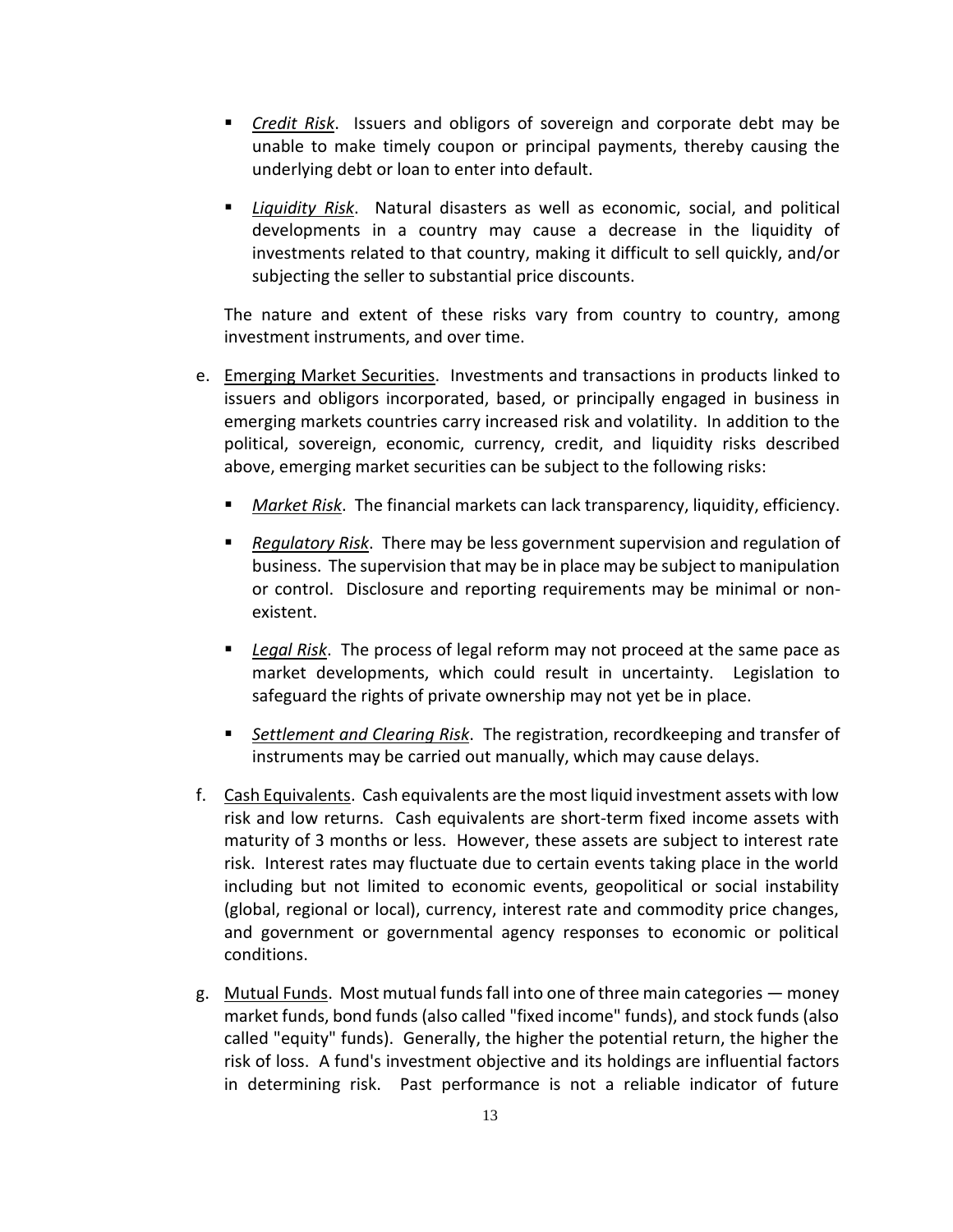performance. Reading the prospectus will help you to understand the risk associated with that particular fund.

Different mutual fund categories have inherently different risk characteristics. For example, a bond fund faces credit risk, interest rate risk, and prepayment risk. Bond values are inversely related to interest rates. If interest rates rise, bond values will go down and vice versa.

Overall "market risk" poses the greatest potential danger for investors in stocks funds. Stock prices can fluctuate for a broad range of reasons — such as the overall strength of the economy or demand for particular products or services. A sector stock fund (which invests in a single industry, such as telecommunications) is at risk that its price will decline due to developments in its industry. A stock fund that invests across many industries is more sheltered from this risk.

For most funds, investors must pay sales charges, annual fees, and other expenses regardless of how the fund performs. And, depending on the timing of their investment, investors may also have to pay taxes on any capital gains distribution they receive.

h. Exchange-traded Funds ("ETFs"). An ETF is a type of investment company (usually, an open-end fund or unit investment trust) containing a basket of stocks. Typically, the objective of an ETF is to achieve returns similar to a particular market index, including sector indexes. An ETF is similar to an index fund in that it will primarily invest in securities of companies that are included in a selected market. Unlike traditional mutual funds, which can only be redeemed at the end of a trading day, ETFs trade throughout the day on an exchange. Like stock mutual funds, the prices of the underlying securities and the overall market may affect ETF prices. Similarly, factors affecting a particular industry segment may affect ETF prices that track that particular sector.

Leveraged ETFs seek to deliver multiples of the performance of the index or benchmark they track. Some ETFs are "inverse" or "short" funds, meaning that they seek to deliver the opposite of the performance of the index or benchmark they track. Most leveraged and inverse ETFs "reset" daily, meaning that they are designed to achieve their stated objectives on a daily basis. Due to the effect of compounding, their performance over longer periods of time can differ significantly from the performance (or inverse of the performance) of their underlying index or benchmark during the same period of time. This effect is magnified by the use of leverage. Therefore, inverse and leveraged ETFs that are reset daily typically are unsuitable for investors who plan to hold them for longer than one trading session. This is particularly true in volatile markets.

ETF performance may not exactly match the performance of the index or market benchmark that the ETF is designed to track because (i) the ETF will incur expenses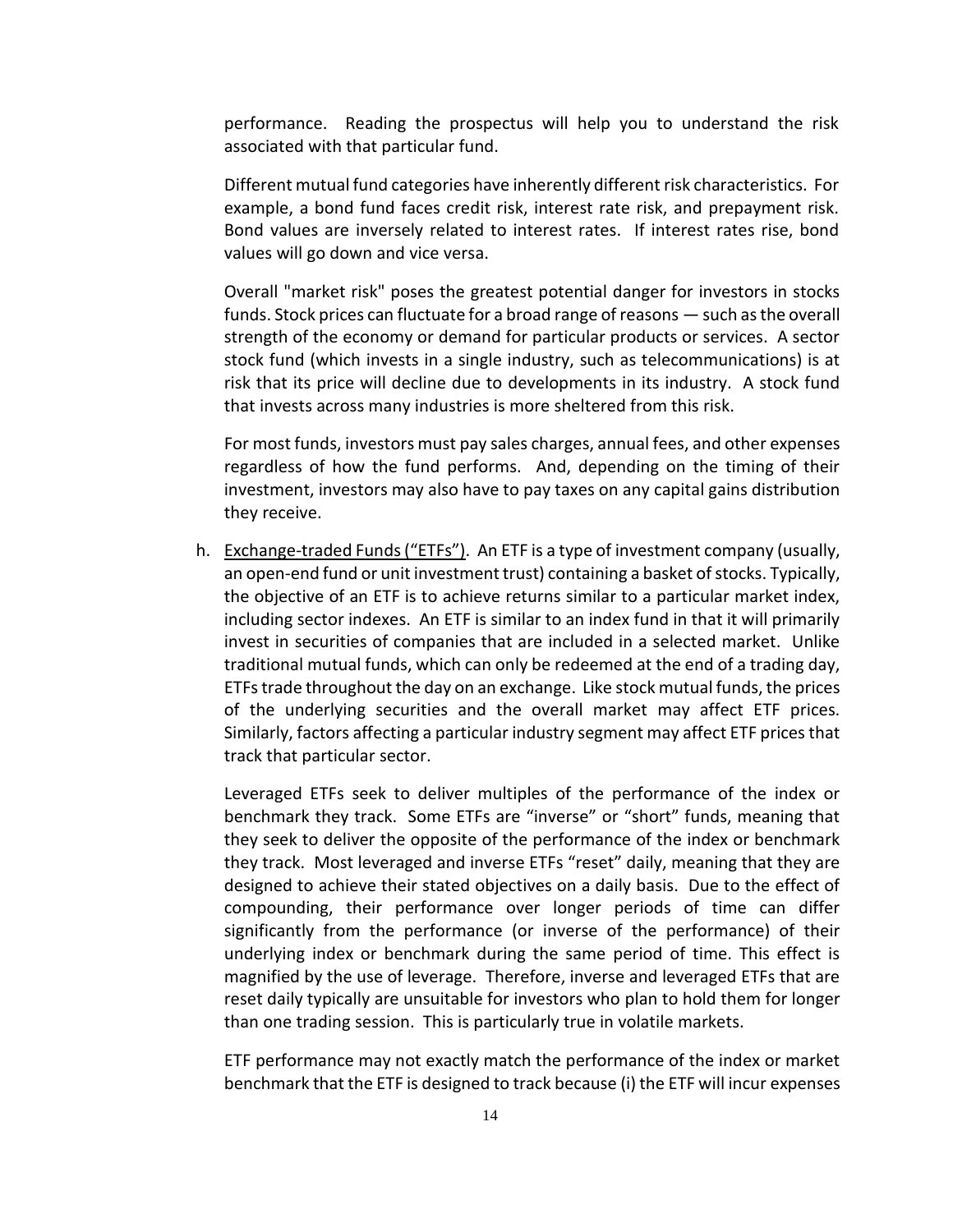and transaction costs not incurred by any applicable index or market benchmark, (ii) certain securities comprising the index or market benchmark tracked by the ETF may, from time to time, temporarily be unavailable, and (iii) supply and demand in the market for either the ETF and/or for the securities held by the ETF may cause the ETF shares to trade at a premium or discount to the actual net asset value of the securities owned by the ETF.

- i. Principal-protected Notes. The principal guarantee is subject to the creditworthiness of the guarantor. In addition, principal protection levels can vary. While some products guarantee 100 percent return of principal, others guarantee as little as 10 percent. In most cases, the principal guarantee only applies to notes that are held to maturity. Issuers may (but are not obligated to) provide a secondary market for certain notes but, depending on demand, the notes may trade at significant discounts to their purchase price and might not return all of the guaranteed amount. Some principal-protected notes have complicated payout structures that can make it hard for an adviser to accurately assess their risk and potential for growth.
- j. Structured Products. "Structured Products" are broadly defined as investments whose cash flows and investment characteristics are derived and structured from the performance and cash flows of an underlying or reference pool of assets, which in turn could be bonds or loans or other forms of assets or contracts. There are many types of securities that fall within the "structured products" category. These products often involve a significant amount of risk as they are often based on derivatives. Structured products are intended to be "buy and hold" investments and are not liquid instruments.
- k. Private Equity Funds. Private Equity Funds may be affected by various forms of risk, including:
	- *Long-term Investment*. Unlike mutual funds, which generally invest in publiclytraded securities that are relatively liquid, private equity funds generally invest in large amounts of illiquid securities from private companies. Depending on the strategy used, private real estate funds will have illiquid underlying investments that may not be easily sold and investors may have to wait for improvements or development before redemptions are permitted. Given the illiquid nature of the underlying purchases made by private equity and private real estate managers, private equity and private real estate funds are considered long-term investments. Private equity funds are generally set up as ten- to fifteen-year investments with little or no provision for investor redemptions. Private real estate funds are generally seven- to ten-year investments and also have limited provisions for redemptions. With long-term investments, you should consider your financial ability to bear large fluctuations in value and hold these investments over a number of years.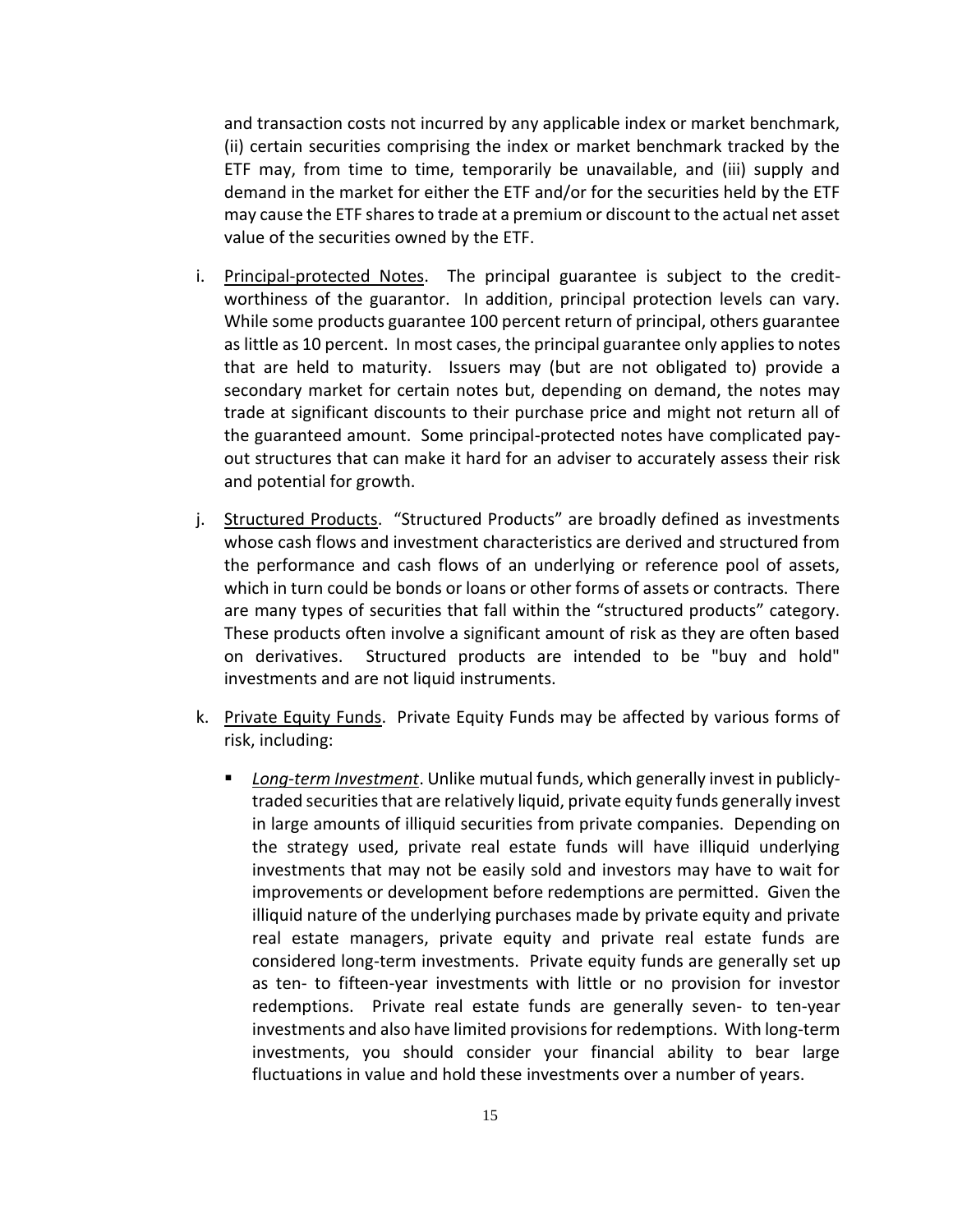- *Difficult Valuation Assessment*. The portfolio holdings in private equity and private real estate funds may be difficult to value, because they are not usually quoted or traded on any financial market or exchange. Consequently, no easily available market prices for most of a fund's holdings are available. Additionally, it may be hard to quantify the impact a manager has had on the underlying investments until those investments are sold.
- *Lack of Liquidity*. Private equity and private real estate funds are not "liquid" (they canny be sold or exchanged for cash quickly or easily), and the interests are typically non- transferable without the consent of a fund's managing member. As a result, private equity and private real estate funds are generally only suitable for sophisticated investors who have carefully considered their financial ability to hold these investments for the long term.
- *Capital Call Default Consequences*. Answering capital calls to provide managers with the pledged capital is a contractual obligation of each investor. Failure to meet this requirement in a timely manner could result in significant adverse consequences, including, without limitation, the forfeiture of the defaulting investor's interest in the fund.
- Leverage. Private equity and private real estate funds may use leverage in connection with certain investments or participate in investments with highly leveraged capital structures. Although the use of leverage may enhance returns and increase the number of investments that can be made, leverage also involves a high degree of financial risk and may increase the exposure of such investments to risks such as rising interest rates, downturns in the economy, or deterioration in the condition of the underlying assets.
- *Lack of Transparency*. Private equity and private real estate funds are not required to provide investors with information about their underlying holdings or provide periodic pricing and valuation information. This lack of information may make it more difficult for investors to evaluate the risks associated with the funds.
- *Manager Risk.* Private equity and private real estate fund managers have absolute investment authority over their funds. The fund's investment returns are due, in large part, to the managers' skill and expertise. If a key manager departs, the returns of the fund may be adversely affected.
- Regulation. Private equity and private real estate funds are subject to fewer regulatory requirements than mutual funds and other registered investment company products and thus may offer fewer legal protections than you would have if you invested in more traditional investments.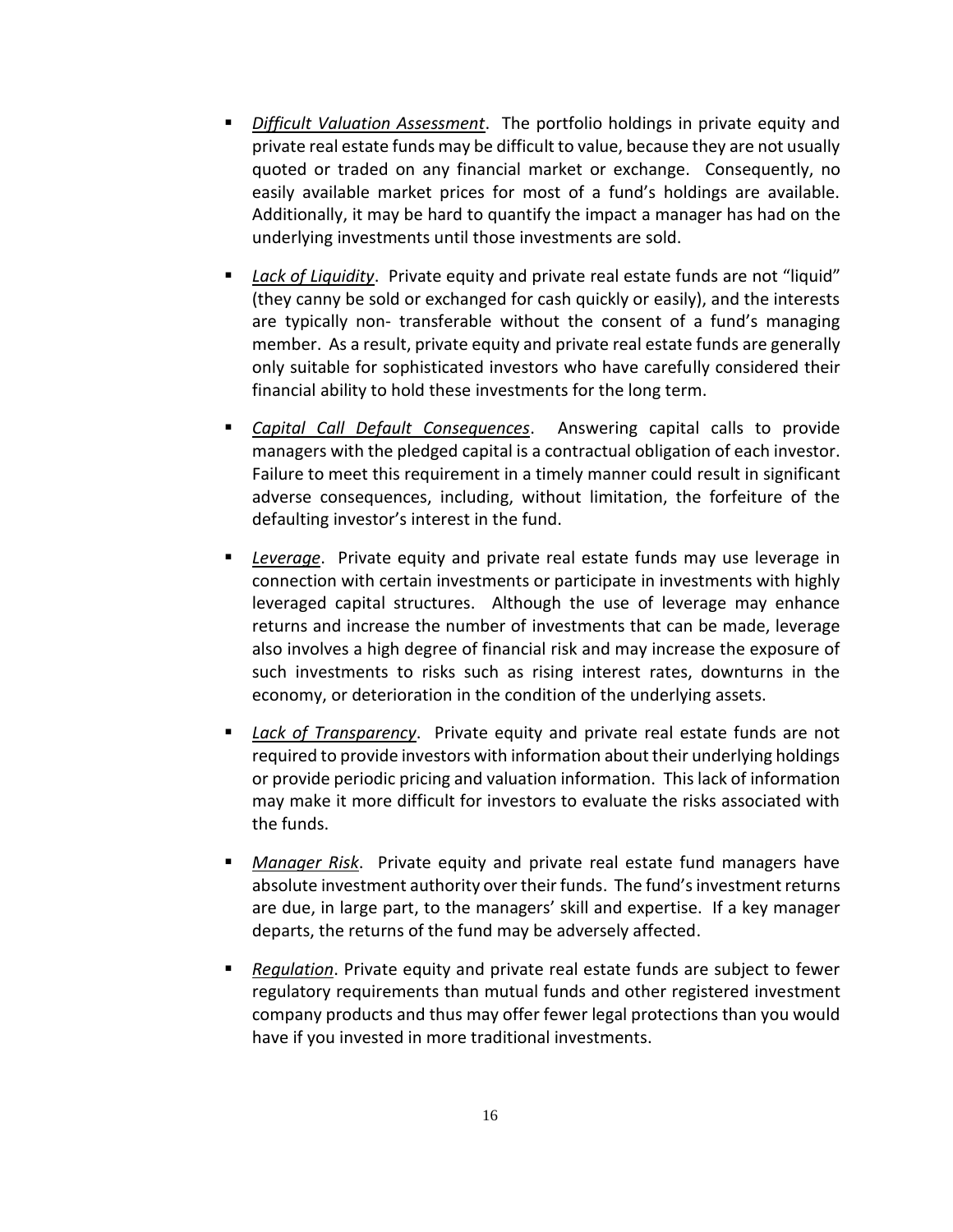l. Hedge Funds. Hedge funds often engage in leveraging and other speculative investment practices that may increase the risk of investment loss. A hedge fund's performance can be volatile. An investor could lose all or a substantial portion of his or her investment. There may be no secondary market for the investor's interest in the fund. The hedge fund can be highly illiquid and there may be restrictions on transferring interests in the fund. Hedge funds are not required to provide periodic pricing or valuation information to investors. Hedge funds may have complex tax structures. There may be delays in distributing important tax information. Hedge funds are not subject to the same regulatory requirements as mutual funds. Hedge funds often charge high fees. The fund's high fees and expenses may offset the fund's trading profits.

There may be other circumstances not described here that could adversely affect a client's investment and prevent the portfolio from reaching its objective. Prior to entering into an investment advisory agreement with us, you should carefully consider: (i) committing to management only those assets that you believe will not be needed for current purposes and that can be invested on a long-term basis; (ii) that volatility from investing in the market can occur; and (iii) that, over time, the value of your portfolio may fluctuate and may, at any time, be worth more or less than the amount originally invested.

Additionally, it is important to note that custodians typically default to the FIFO accounting method for calculating the cost basis of your investments. We encourage our clients to contact their tax advisor to determine if this accounting method is the right choice for the client. If another accounting method is more advantageous, please notify us in writing so that we may alert the custodian of your individually selected accounting method. Decisions about cost basis accounting methods need to be made before trades settle, as the cost basis method cannot be changed after settlement.

## **Item 9 – Disciplinary Information**

Registered investment advisers are required to disclose all material facts regarding certain legal or disciplinary events related to the adviser or the adviser's management. Neither Pioneer Family Office nor any of its personnel has been subject to any such legal or disciplinary events.

#### **Item 10 – Other Financial Industry Activities and Affiliations**

- A. Neither the Firm nor any management person of the Firm is registered or has an application pending to register as a broker/dealer or a registered representative of a broker/dealer.
- B. Neither the Firm nor any management person of the Firm is registered or has an application pending to register as a futures commission merchant, commodity pool operator, a commodity trading advisor, or an associated person of any of the foregoing entities.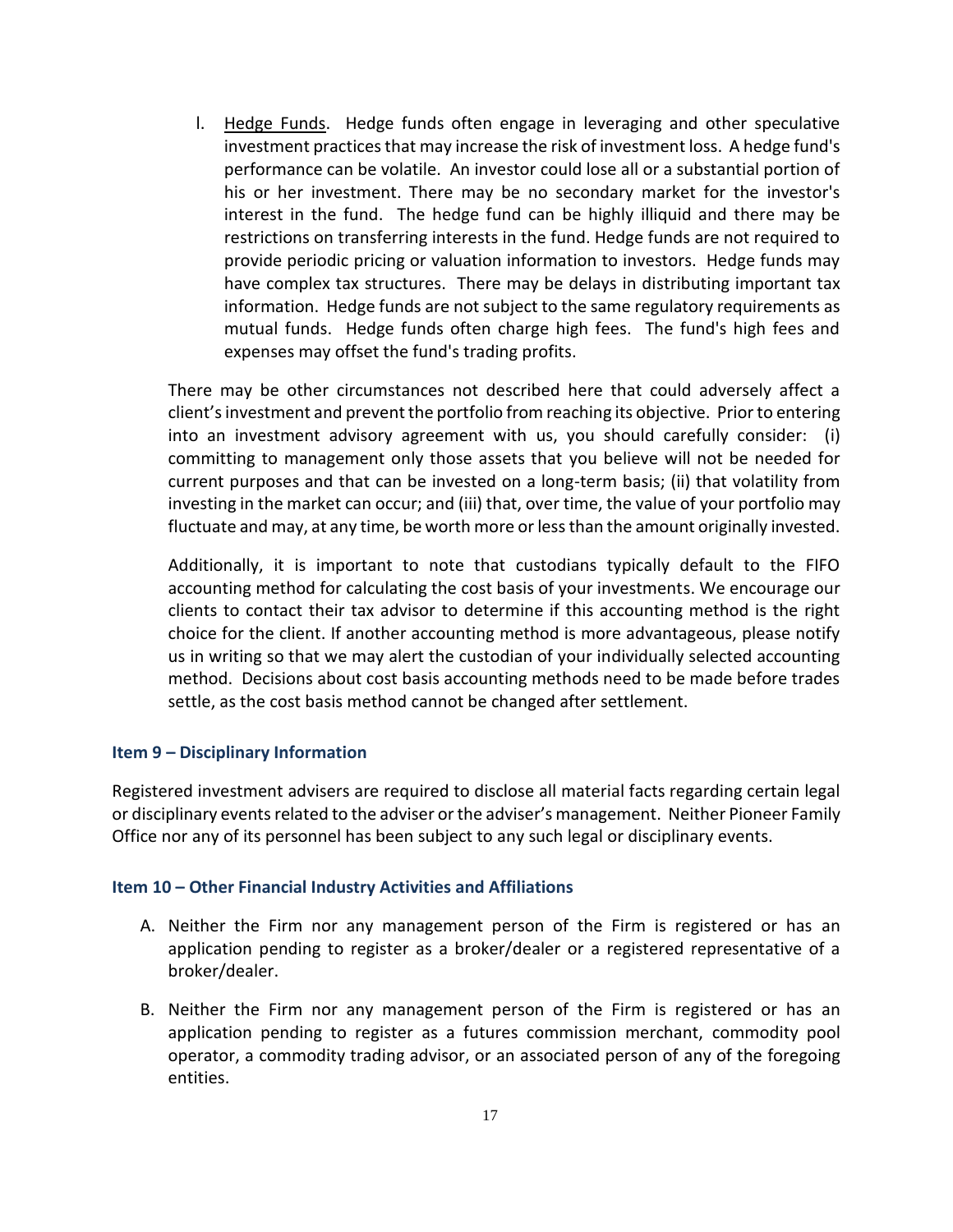- C. Aviram Nahum is the Operating Manager of Ocean Drive Financial Advisors, LLC ("Ocean Drive"), a consulting firm that provides various services to foreign entities. Mr. Nahum works for Pioneer Family Office as Chief Executive Officer. It is estimated that Mr. Nahum will devote approximately 5% of his professional time to Ocean Drive, approximately 75% of his professional time to Pioneer Family Office, and approximately 20% of his professional time to The Pioneer Group. All activities performed by Mr. Nahum for The Pioneer Group and Ocean Drive are performed outside of the United States.
- D. We have service agreements with our parent company, PASL, which is also a registered investment adviser, based in Israel. Under these arrangements, PASL provides us with certain services, including investment analysis, strategies, marketing, and software system maintenance in exchange for a percentage of advisory fees we receive for certain accounts. For some accounts, PASL relays investment instructions, as directed by us, to the client's custodian and we pay PASL a percentage of the fees we collect for these particular client accounts. We also have a separate sub-advisory agreement with PASL whereby we provide PASL with investment recommendations for certain of PASL's client accounts and PASL pays to us a percentage of the advisory fees it collects for these accounts. These recommendations that we provide to PASL are not binding and PASL determines whether to implement the recommendations for its clients' accounts.
- E. We have a sub-advisory agreement with our affiliate, Pioneer Financial Planning (92) Ltd, a company domiciled in Israel ("PFP"), whereby PFP monitors a subset of our clients' accounts and provides us, on an ongoing basis, with non-binding investment recommendations for those accounts. The subset of client accounts for which we receive investment recommendations from PFP consist solely of our Israeli clients who have an Envestnet account. Investment recommendations by PFP are solely for the Envestnet accounts. Recommendations must be based upon the investment guidelines and restrictions for such accounts that we communicate to PFP. We require PFP to protect the nonpublic client information that we share from unauthorized disclosure or use.

We provide continuous and regular supervisory services for these accounts and, upon acceptance of the recommendation, arrange for the transactions in the accounts. We remain fully responsible for the accounts from a legal and contractual perspective. Although we determine whether to implement the investment recommendations communicated to us by PFP, we give great weight to the recommendations by PFP. At least one of our investment professionals who manages this subset of accounts on our behalf also works for PFP in Israel.

For the sub-advisory services, we pay PFP a significant portion of the fees we collect from the accounts for which PFP provides recommendations. We do not charge our clients any additional fees for the affiliate's services. Due to the common ownership of PFO and PFP and the fact that we have at least one investment professional associated with both entities, there is an inherent economic interest in utilizing PFP as a sub-adviser as opposed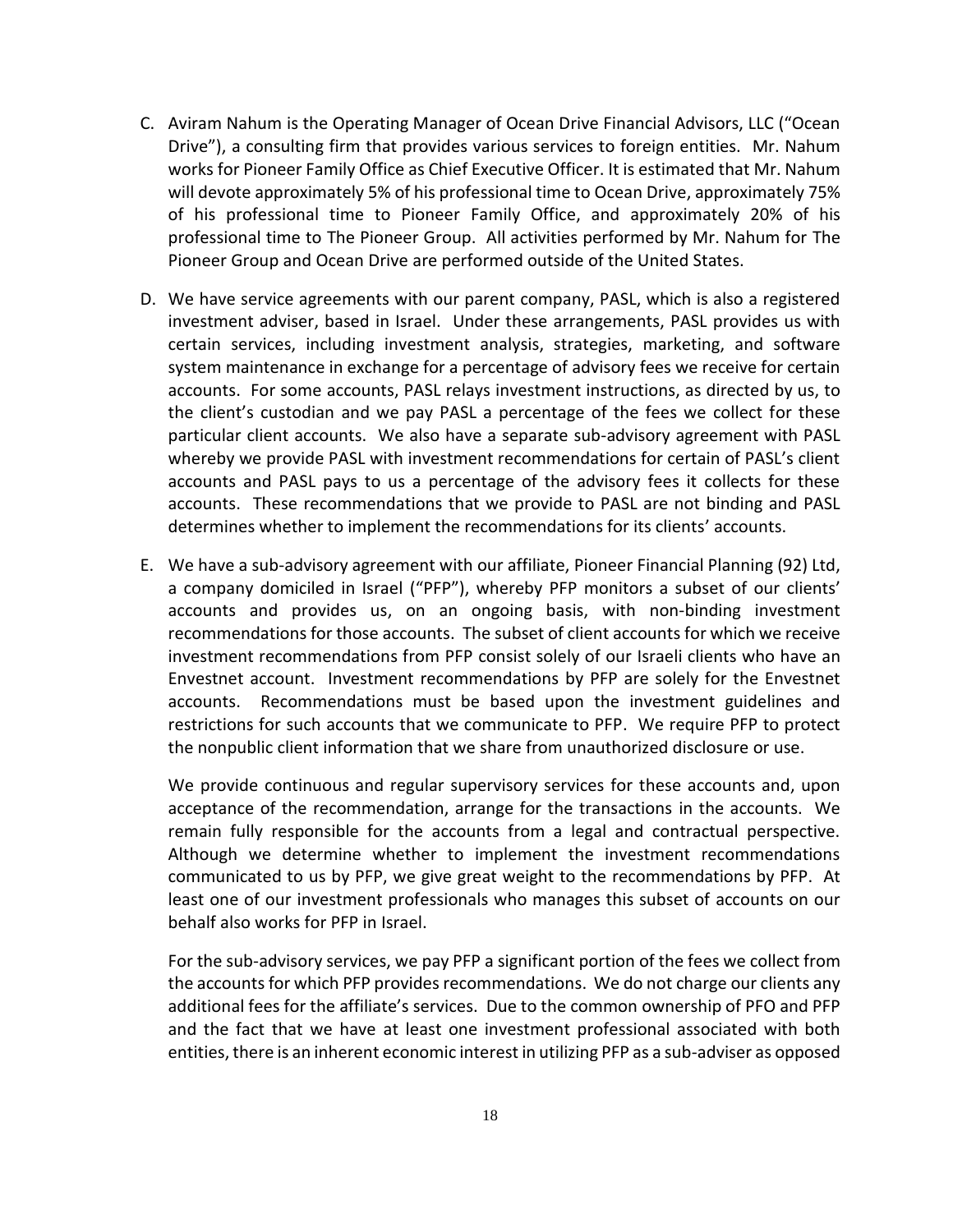to an unaffiliated entity. We do not have sub-advisory arrangements with any other person or entity.

PFP and its employees may, to the extent permitted by applicable law, invest directly or indirectly in the securities recommended by PFP. PFP and its employees can make investment decisions for itself or themselves or make recommendations to its own clients that might conflict with the recommendations made to our clients. We do not monitor these other investment decisions or recommendations that PFP might make. Unless the investment professional is associated with us, we do not monitor the personal trading activity of PFP's employees. PFP is not registered in the U.S. and is not regulated by the U.S. Securities and Exchange Commission.

### **Item 11 – Code of Ethics**

Securities industry regulations require that advisory firms provide their clients with a general description of the advisory firm's Code of Ethics. Pioneer Family Office has adopted a Code of Ethics that sets forth the governing ethical standards and principles of the Firm. It also describes our policies regarding the following: the protection of confidential information, including the client's nonpublic personal information; the review of the personal securities accounts of certain personnel of the Firm for evidence of manipulative trading, trading ahead of clients, and insider trading; trading restrictions; training of personnel; and, recordkeeping. All supervised persons at Pioneer Family Office must acknowledge the terms of the Code of Ethics upon hire and as amended.

Subject to satisfying the Firm's policies and applicable laws, managers, officers, and employees of the Firm and its affiliates may trade for their own accounts in securities that are recommended to and/or purchased for Firm's clients. The Code of Ethics is designed to permit associated persons to invest for their own accounts while assuring that their personal transaction activity does not interfere with making decisions in the best interest of advisory clients or implementing those decisions. Neither the Firm nor any associated person of the Firm who (a) has access to nonpublic information regarding clients' securities transactions, (b) is involved in making securities recommendations to clients, or (c) has access to securities recommendations that are not public (collectively, the "Access Persons") is permitted to trade in or engage in a securities transaction to his or her advantage over that of a client. Access Persons are prohibited from buying or selling securities for their personal portfolio(s) where their decision is substantially derived, in whole or in part, by reason of his or her employment unless the information is also available to the investing public upon reasonable inquiry. Access Persons may not execute transactions in their personal accounts ahead of a client's transaction in the same security unless certain circumstances exist. Because the Code of Ethics in some circumstances permits employees to invest in the same securities as clients, there is a possibility that employees might benefit from market activity by a client in a security held by an employee. Employee trading is continually monitored by the Firm's Chief Compliance Officer in an effort to prevent conflicts of interest between the Firm and its clients. There is no person at the Firm senior to or independent of the Chief Compliance Officer to review his trades.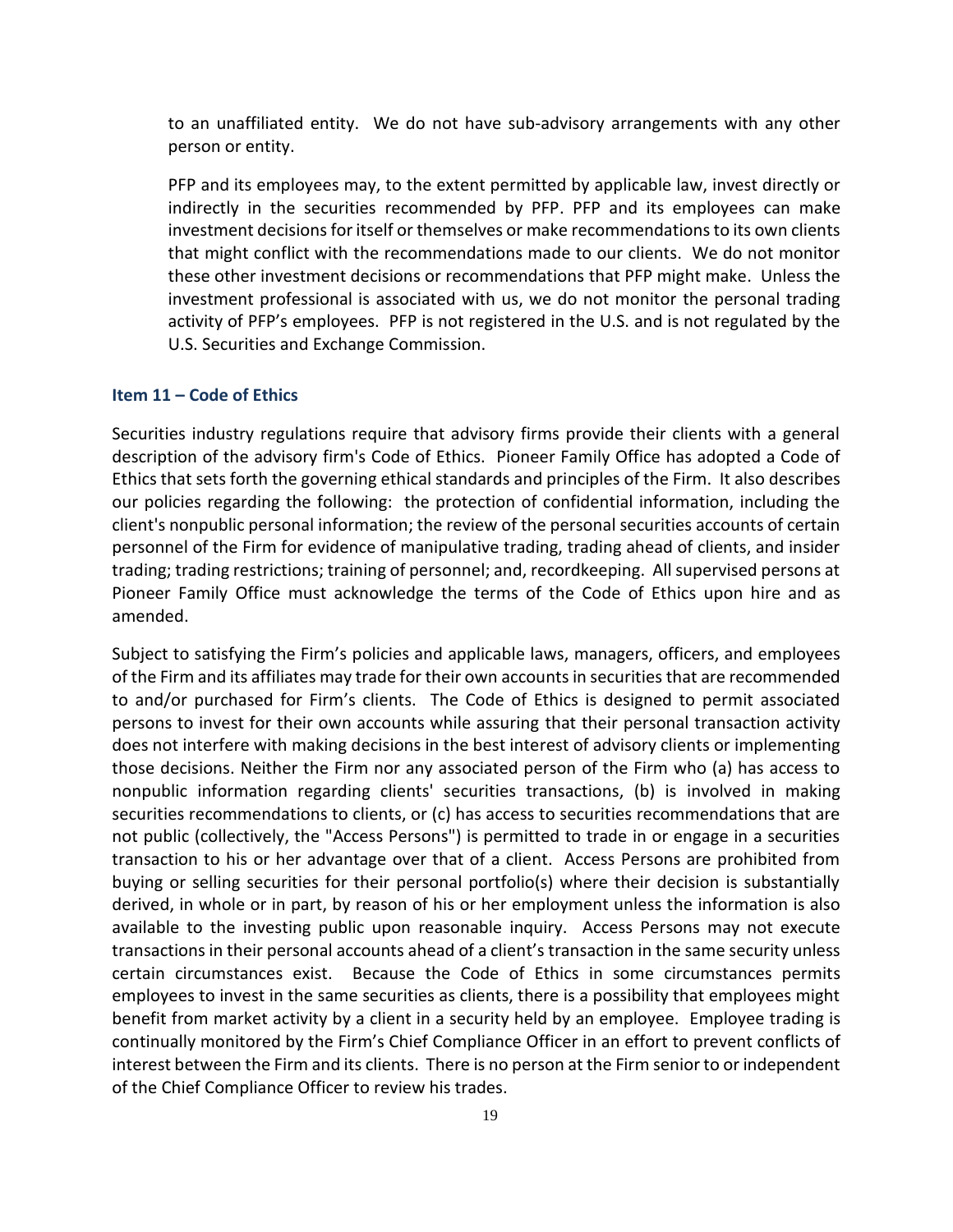Certain affiliated accounts may trade in the same securities with client accounts on an aggregated basis when consistent with the Firm's obligation of best execution. In such circumstances, all persons participating in the aggregated order will receive an average share price with all other transaction costs shared on a *pro rata* basis. The Firm will retain records of the trade order (specifying each participating account) and its allocation, which will be completed prior to the entry of the aggregated order. Completed orders will be allocated as specified in the initial trade order. Partially filled orders will be allocated on a *pro rata* basis. Any exceptions must be preapproved by the Chief Compliance Officer.

Our clients or prospective clients may request a copy of the Firm's Code of Ethics by contacting the Chief Compliance Officer at the address or telephone number specified on the cover page and requesting a copy.

#### **Item 12 – Brokerage Practices**

#### **A. Selection of Broker/Dealer**

- 1. Brokerage Activity. When a client retains us to manage more than one brokerage account, unless otherwise agreed to, the client grants us the authority to select which of the broker/dealer that will be used to place and execute the transactions. While you are free to choose any broker/dealer or other service provider, we may recommend that you establish an account with a brokerage firm with which we have an existing relationship. Such relationships may provide benefits to our Firm, including but not limited to, research, market information, and administrative services that help us manage your account(s). We believe that recommended broker/dealers provide quality execution services for our clients at competitive prices. Price, however, is not the sole factor we consider in evaluating best execution. We consider factors that in good faith and judgment we deem reasonable under the circumstances, including, without limitation:
	- Execution ability, including, trading experience in the markets needed,
	- Accuracy and timeliness of order execution, reports and confirmations
	- Costs, including commission rates, ticket charges, other service charges, and the means to correct errors in an acceptable manner
	- Customer service, including responsiveness to the Firm
	- Commitment to technology and security of confidential information
	- **Reputation and integrity**
- 2. "Soft Dollar" Considerations. A "soft dollar" arrangement occurs when a firm directs its brokerage to a particular broker/dealer that charges brokerage commissions that are higher than they would be for an "execution only" trading relationship in exchange for products or services, such as research. Under such an arrangement, the firm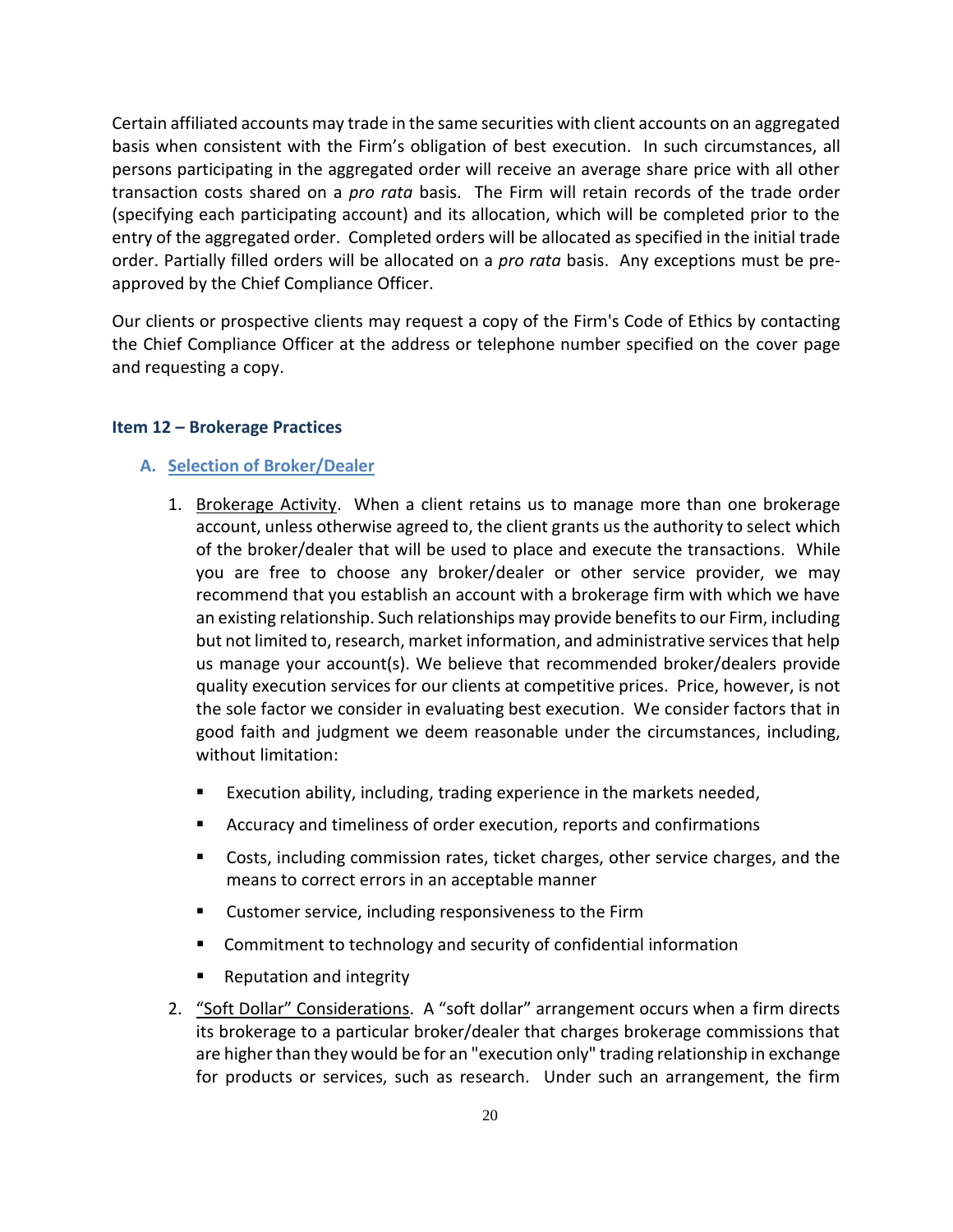would receive a benefit because it would not have to produce or pay for the products or research. In soft dollar arrangements, over time, investment performance may deteriorate by that higher commission cost, particularly where the soft dollars are not used to purchase research that enhances performance. The performance of individual investment accounts will deteriorate if the benefits of the services are not allocated back to the accounts that paid the extra commissions for the services.

The Firm does not have any soft dollar arrangements.

Clients may pay commissions higher than those obtainable from other brokers for the same services rendered by the Firm or the broker/dealer or other intermediary used for execution.

In observance of its fiduciary duty, the Firm will, at least annually, conduct a survey to determine whether the Firm is meeting its duty of best execution.

#### **B. Order Aggregation**

We may combine orders into block trades when more than one account is participating in the trade as is often the case with our discretionary accounts. This blocking technique is designed to be fair and equitable to all clients. We will strive to ensure that no client account is favored over any other client account. We engage in block trading when it is consistent with our duty to seek best execution and in compliance with the terms of our investment advisory agreements. In most cases, when dealing with discretionary accounts, trades are likely to be - but not always - placed in a block trade. All managed accounts participating in a particular block trade at the same custodian receive the same execution price (average share price) for the securities purchased or sold in a trading day. To the extent practical and expedient, we will execute simultaneously when assets are held at more than one custodian. However, placing trades at different custodians may result in different execution times, thus resulting in different average share prices. We have instituted a rotational schedule for the submission of block orders across multiple custodians to guard against inequitable treatment.

Some securities are limited in supply. Open orders are worked until they are completely filled, partially filled, or canceled. If an order is filled in its entirety, securities purchased in the aggregated transaction will be allocated among the accounts participating in the trade in accordance with the allocation statement. If an order is partially filled, the securities will be allocated pro rata based on the allocation statement or in a different manner so long as all managed accounts receive fair and equitable treatment. Any portion of an order that remains unfilled at the end of a given day may be re-entered on the following day as a new order with a new daily average price to be determined at the end of that following day.

Because we have multiple advisors who manage accounts, trades in the same security may occur on the same day or in a series of days at different prices given the market at the moment each trade is executed.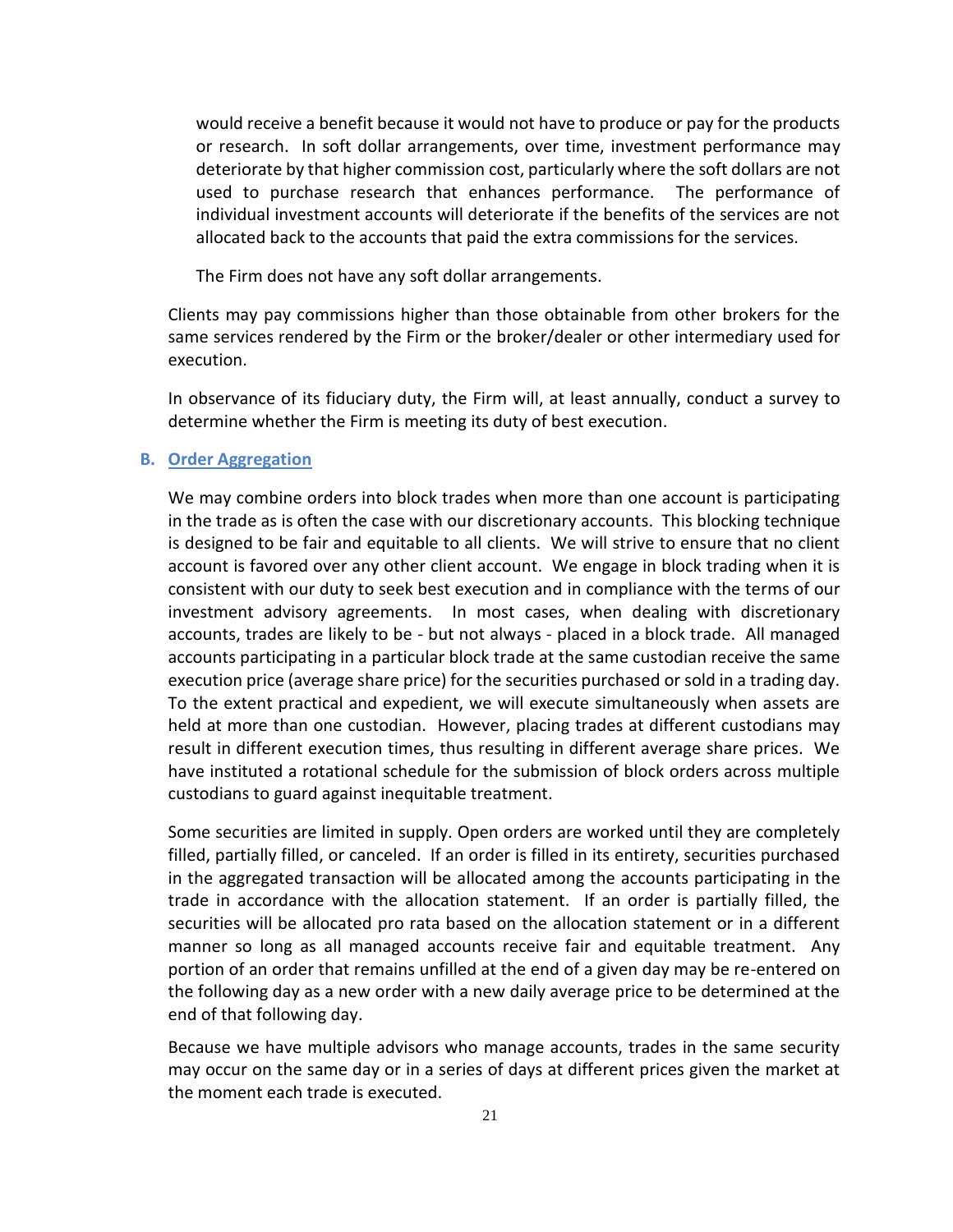# **C. Trade Error Policy**

From time to time, errors may occur in the trading process, including (1) overbuying or overselling of securities, into or out of an account, caused by clerical errors made by our personnel, or (2) buying or selling of securities, into or out of an account, which is in violation of a client's stated investment guidelines that had been previously communicated to us in writing.

In all cases of a trade error caused by us, it is our policy to endeavor to resolve the error in the best interest of the client and adjust the trade as needed in order to put the client account in such a position as if the error had not occurred. In the event of a gain resulting from a trade error where such gain is not credited to the client's account by the broker/dealer, we will reduce the amount of advisory fees in the following quarter by the same amount of the gain. Where a trade error results in a gain and the client is unable or restricted from receiving that gain for any reason, we will donate the gain to charity.

# **Item 13 – Review of Accounts**

Each account is reviewed at least quarterly by a manager or an Investment Adviser Representative of the Firm. Also, reviews will be conducted upon a client's specific request or upon the occurrence of any agreed-upon triggering events. There is no maximum number of accounts that could be assigned to a manager or an Investment Adviser Representative. For discretionary accounts, the allocation of each portfolio is adjusted at our discretion in accordance with the account's investment objectives and risk tolerance.

It's important to understand that PFO's affiliates (who may also use the brand name "Pioneer Wealth Management") employ persons who might not be employed by or associated with PFO. No person other than those persons about whom you've received a Brochure Supplement manage accounts or provide investment advice on behalf of PFO.

At least annually, a manager or an Investment Adviser Representative of the Firm will meet with the client to discuss and review the account's objectives as well as any changes to the client's financial or investment profile. The meeting may take place in person, by video or audio conference, by telephone, by electronic mail, by regular mail, or by any means of contemporaneous electronic interactive communication.

The executing broker/dealers and/or custodians who maintain the client accounts will notify the client of any account activity by delivering a confirmation of the transaction to the client. The executing broker/dealer(s) or the custodian(s) will also furnish the client with a monthly or quarterly account activity and position statement.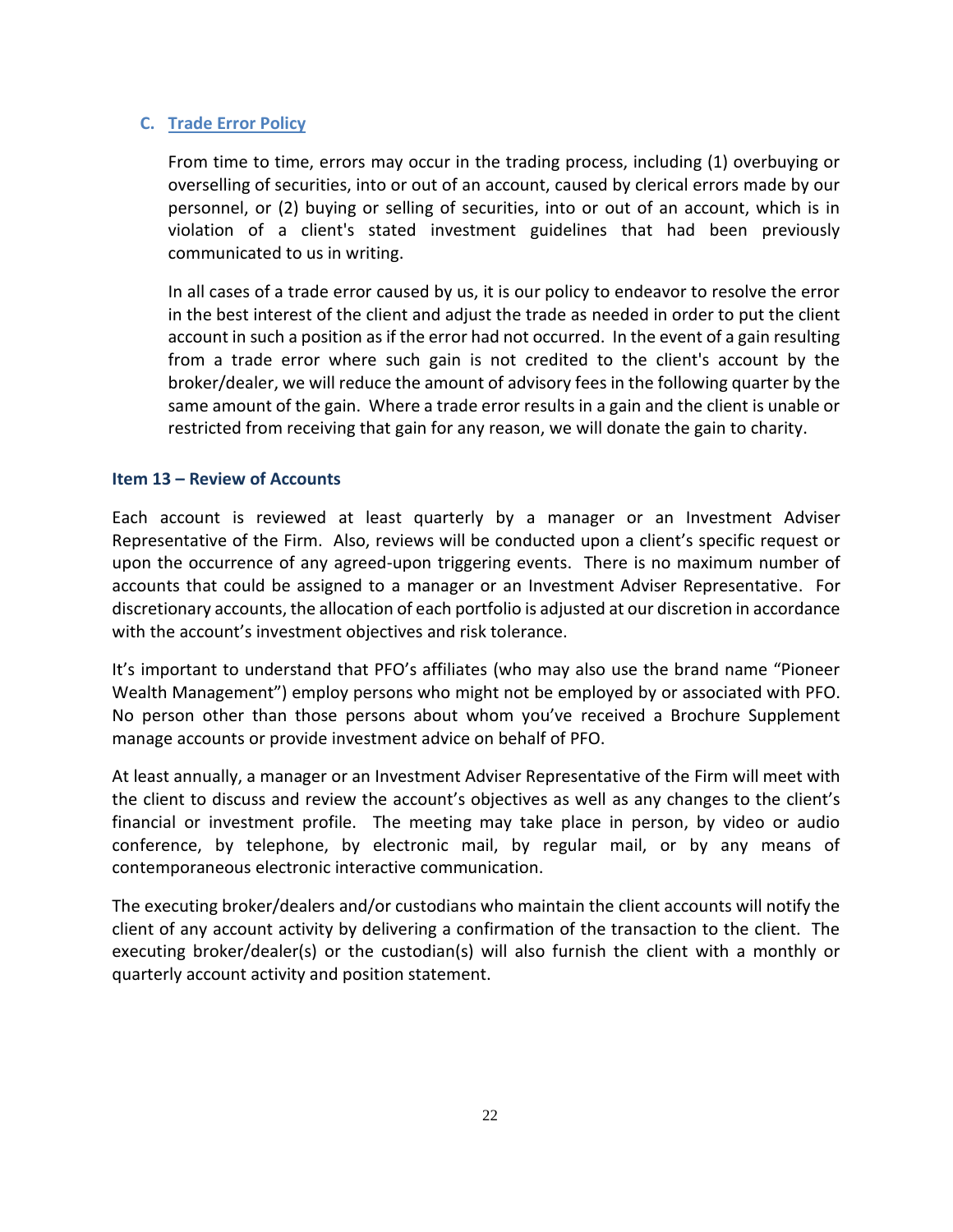#### **Item 14 – Client Referrals and Other Compensation**

# **A. Economic Benefits**

Neither the Firm nor any Associated Persons of the Firm receives any economic benefit, sales awards or other prizes from any outside parties for providing investment advice to our clients. However, as stated in Item 10 of this Brochure, some of our personnel are also affiliated with PFP (who performs sub-advisory services to us for a subset of our accounts) or are affiliated with other entities within The Pioneer Group of companies.

#### **B. Referral Fees**

We pay referral fees to persons or entities for the referral or introduction of advisory clients to us. The referral fee is based on the assets under management for the account(s) referred and is paid during the life of the advisory account. Specifically, we have an arrangement with our parent company, PASL, whereby we pay to PASL, on an ongoing basis, a portion of the advisory fee we collect from advisory clients that were referred to us by PASL. There is no differential in the fees charged to the client by us attributable to the arrangement between the referring party and us. In other words, we will not charge a client who is referred by another party any fees other than the fees typically charged to other clients for the same services. In all such cases where a referral fee is paid, the client will receive a document identifying the referring party, describing the fee arrangement, and disclosing the highest percentage of the advisory fees that might be paid to the referring agent.

#### **Item 15 – Custody**

Pioneer Family Office does not obtain actual physical custody of client's monies or securities. However, we are deemed to have custody for regulatory purposes when we have the authority to deduct advisory fees directly from the client's account. Clients should receive, on at least a quarterly basis, statements from the broker/dealer, bank or other qualified custodian that holds and maintains the client's investment assets. We urge you to carefully review such statements and compare such official custodial records to the consolidated account statements that we may provide to you. Our statements may vary from custodial statements based on accounting procedures, reporting dates, or valuation methodologies of certain securities.

#### **Item 16 – Investment Discretion**

When a client elects our discretionary management services, the client will sign an agreement that provides us with the discretionary authority. Pioneer Family Office is then authorized to select the securities and the quantities or amounts of securities to be purchased, leveraged, transferred, exchanged, traded and sold consistent with the stated investment objectives and investment restrictions adopted by the client. Our discretionary authority is limited by (1) any reasonable restrictions that the client places on the management of the account, and (2) the investing parameters set forth by Pioneer Family Office and the client, if any. If we deem a